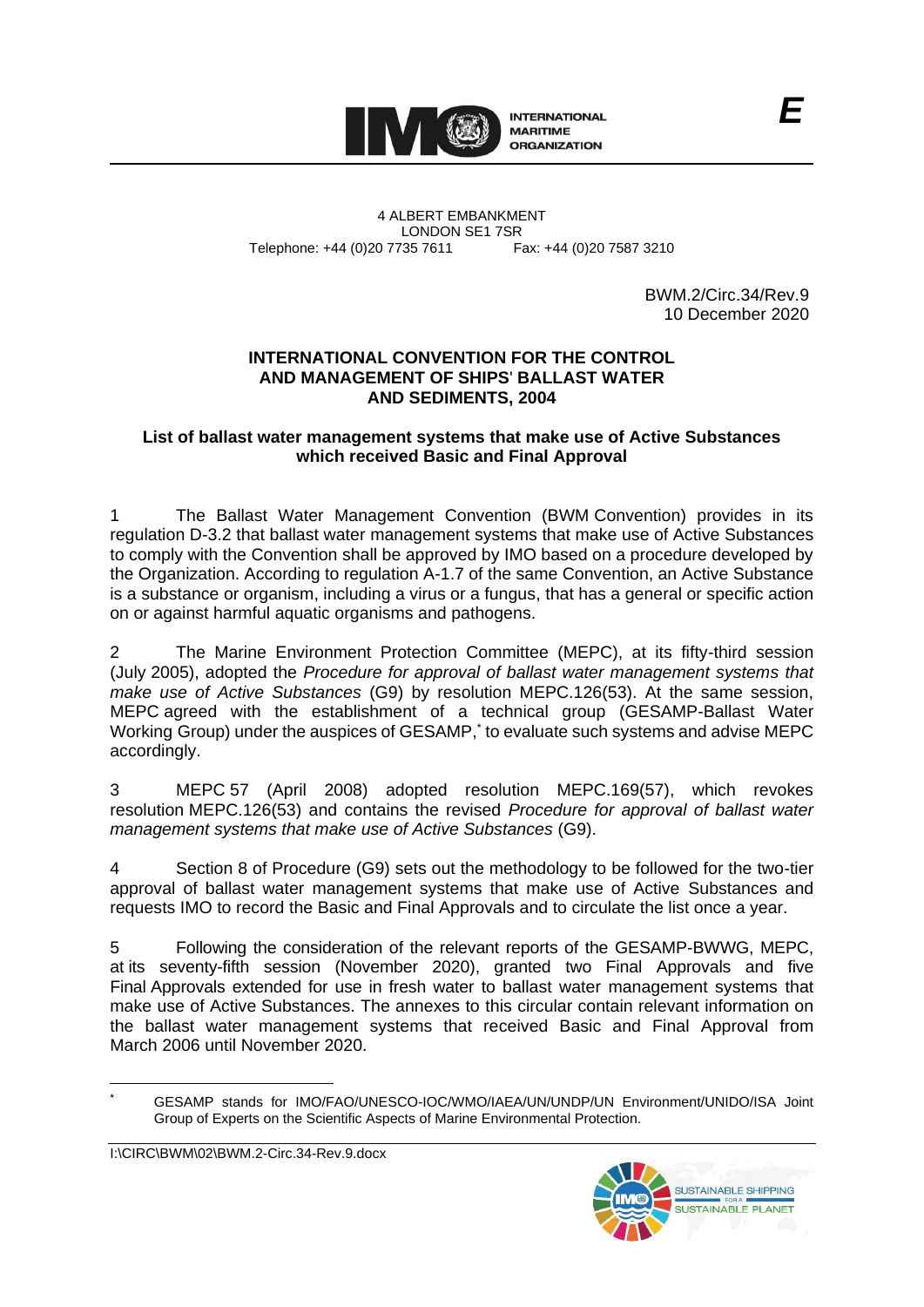6 Information regarding the systems that received Type Approval Certification can be found on the IMO website at [https://www.imo.org/en/OurWork/Environment/Pages/](https://www.imo.org/en/OurWork/Environment/Pages/BWMTechnologies.aspx) [BWMTechnologies.aspx.](https://www.imo.org/en/OurWork/Environment/Pages/BWMTechnologies.aspx)

7 Member Governments are invited to bring this circular to the attention of all the parties concerned.

8 This circular supersedes circular BWM.2/Circ.34/Rev.8.

\*\*\*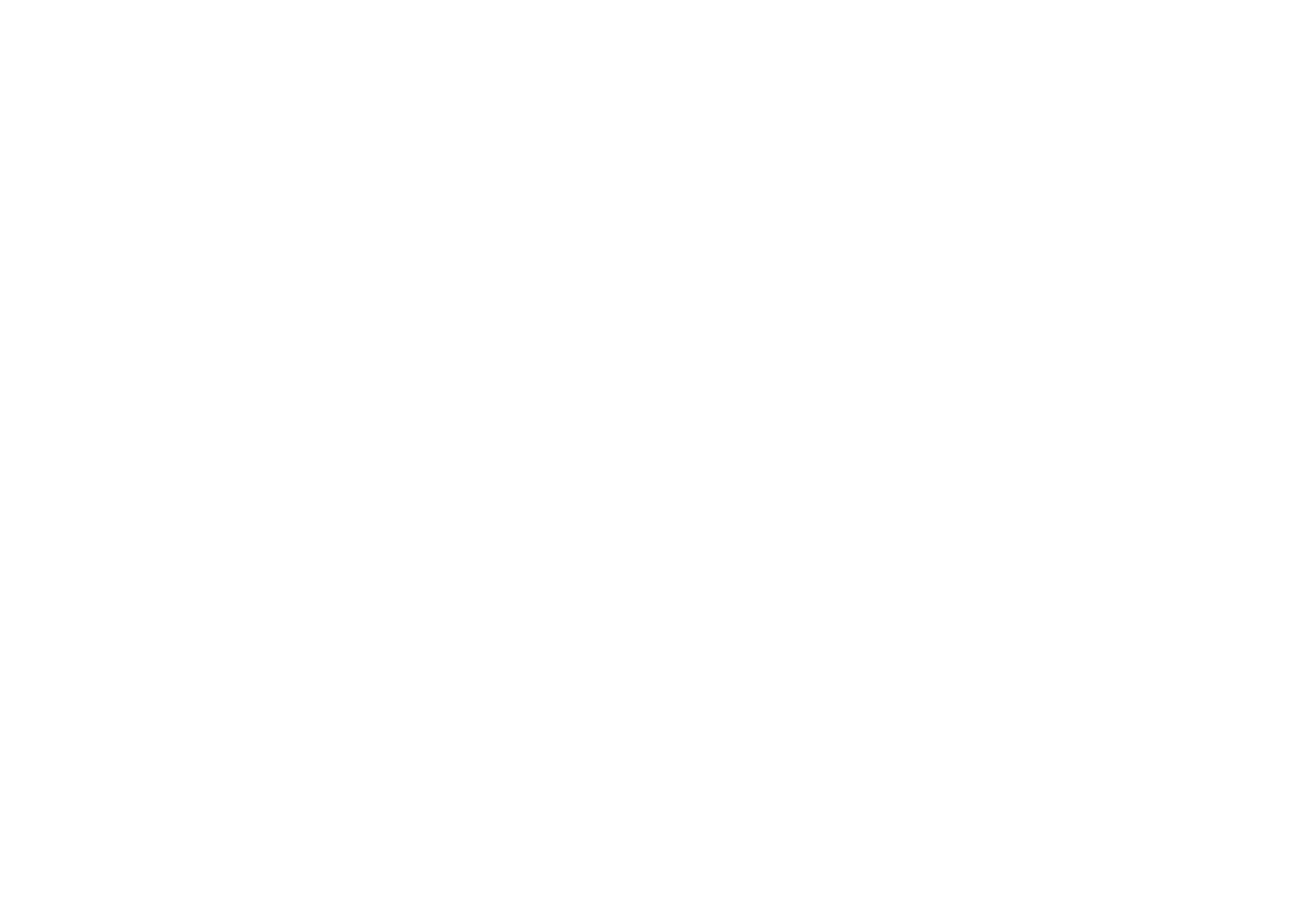# **ANNEX 1**

#### **LIST OF BALLAST WATER MANAGEMENT SYSTEMS THAT MAKE USE OF ACTIVE SUBSTANCES WHICH RECEIVED BASIC APPROVAL IN ACCORDANCE WITH PROCEDURE (G9)**

|                  | Name of the system and<br><b>MEPC document related</b><br>to the proposal for<br><b>Basic Approval</b>                                                                                      | Name of<br>manufacturer                                                               | <b>Relevant</b><br><b>GESAMP-Ballast</b><br><b>Water Working</b><br><b>Group report</b> | Date of<br><b>Basic Approval</b> | <b>Specifications</b>                                                                                                                                                                                                                             |
|------------------|---------------------------------------------------------------------------------------------------------------------------------------------------------------------------------------------|---------------------------------------------------------------------------------------|-----------------------------------------------------------------------------------------|----------------------------------|---------------------------------------------------------------------------------------------------------------------------------------------------------------------------------------------------------------------------------------------------|
| 1 <sub>1</sub>   | Peraclean <sup>®</sup> Ocean<br>(subsequently changed to<br>SEDNA <sup>®</sup> Ballast Water<br><b>Management System</b><br>(using Peraclean <sup>®</sup> Ocean))<br>MEPC 53/2/12 (Germany) | Degussa GmbH,<br>Germany                                                              | MEPC 54/2/12,<br>annex 5                                                                | 24 March 2006<br>(MEPC 54)       | Flag State Administration was invited to authorize onboard<br>testing only when the concerns identified in annex 5 of the<br>report of the first meeting of the GESAMP-BWWG<br>(MEPC 54/2/12) had been addressed to its complete<br>satisfaction. |
| $\overline{2}$ . | Electro-Clean (electrolytic<br>disinfection) system<br>(subsequently changed to<br>Electro-Cleen™)<br>MEPC 54/2/3<br>(Republic of Korea)                                                    | Techcross Ltd. and<br>Korea Ocean<br>Research and<br>Development<br>Institute (KORDI) | MEPC 54/2/12,<br>annex 6                                                                | 24 March 2006<br>(MEPC 54)       | Flag State Administration was invited to authorize onboard<br>testing only when the concerns identified in annex 6 of the<br>report of the first meeting of the GESAMP-BWWG<br>(MEPC 54/2/12) had been addressed to its complete<br>satisfaction. |
| 3.               | Special Pipe Ballast Water<br>Management System (combined<br>with Ozone treatment)<br>MEPC 55/2 (Japan)                                                                                     | Japan Association of<br><b>Marine Safety</b><br>(JAMS)                                | MEPC 55/2/16,<br>annex 5                                                                | 13 October 2006<br>(MEPC 55)     | Flag State Administration was invited to take into account<br>all the recommendations indicated in annex 5 of the report<br>of the second meeting of the GESAMP-BWWG<br>(MEPC 55/2/16) during further development of the system.                  |
| 4.               | EctoSys™ electrochemical<br>system<br>MEPC 55/2/4 (Sweden)                                                                                                                                  | Permascand AB,<br>Sweden,<br>subsequently<br>acquired by RWO<br>GmbH, Germany         | MEPC 55/2/16,<br>annex 7                                                                | 13 October 2006<br>(MEPC 55)     | Flag State Administration was invited to take into account all the<br>recommendations indicated in annex 7 of the report of the<br>second meeting of the GESAMP-BWWG (MEPC 55/2/16)<br>during further development of the system.                  |
| 5.               | <b>PureBallast System</b><br>MEPC 55/2/5 (Sweden)                                                                                                                                           | Alfa Laval/Wallenius<br>Water AB                                                      | MEPC 56/2/2,<br>annex 5                                                                 | 13 July 2007<br>(MEPC 56)        | Not applicable.                                                                                                                                                                                                                                   |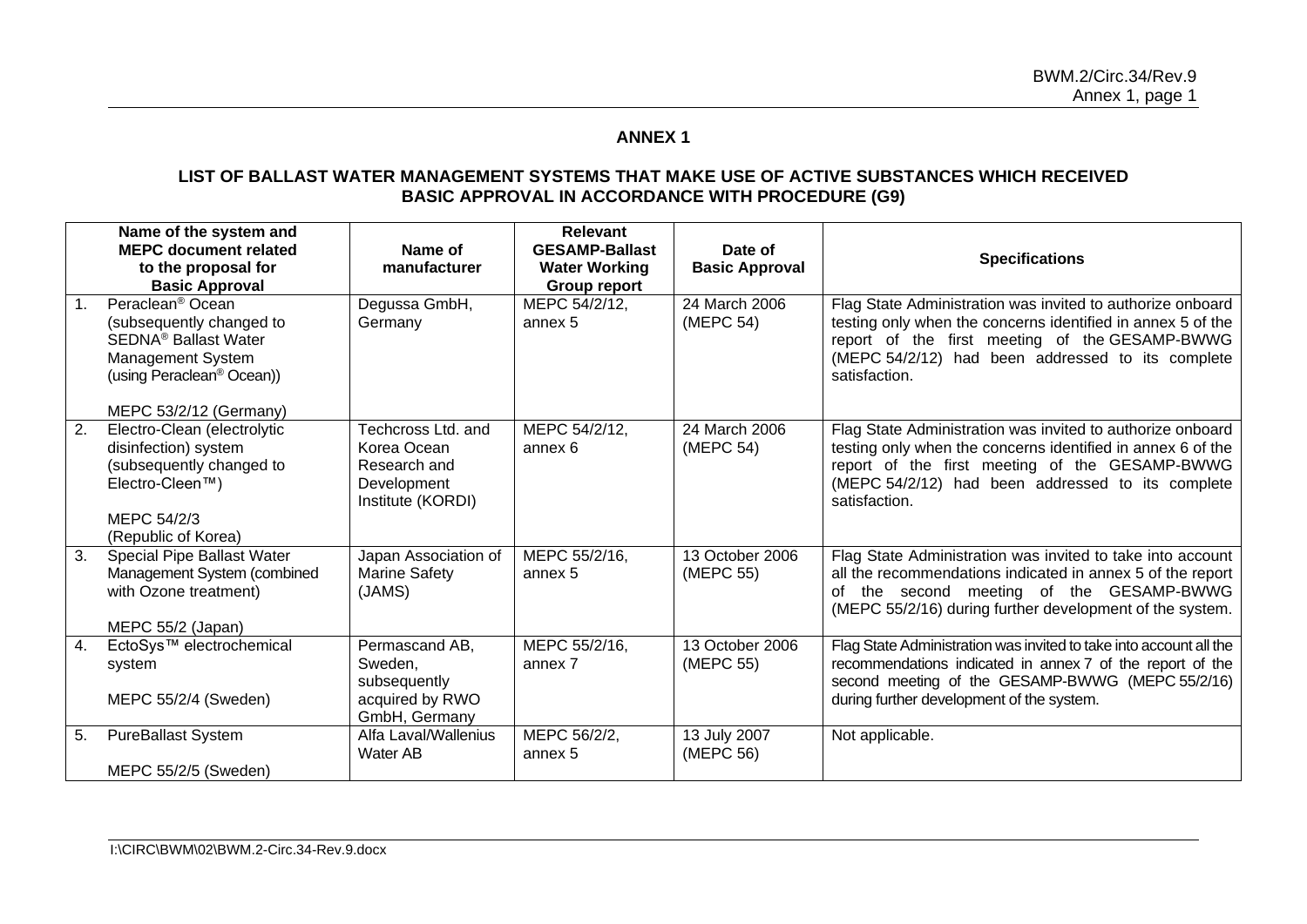|                 | Name of the system and<br><b>MEPC document related</b><br>to the proposal for<br><b>Basic Approval</b>                                                                                 | Name of<br>manufacturer                                                                       | <b>Relevant</b><br><b>GESAMP-Ballast</b><br><b>Water Working</b><br><b>Group report</b> | Date of<br><b>Basic Approval</b> | <b>Specifications</b>                                                                                                                                                                                                                 |
|-----------------|----------------------------------------------------------------------------------------------------------------------------------------------------------------------------------------|-----------------------------------------------------------------------------------------------|-----------------------------------------------------------------------------------------|----------------------------------|---------------------------------------------------------------------------------------------------------------------------------------------------------------------------------------------------------------------------------------|
| 6.              | <b>NK Ballast Water</b><br><b>Treatment System</b><br>(subsequently changed<br>to NK-O3 BlueBallast<br>System (Ozone))<br>MEPC 55/2/3 and MEPC 55/2/27<br>(Republic of Korea)          | NK Company Ltd.,<br>Republic of Korea                                                         | MEPC 56/2/2,<br>annex 6                                                                 | 13 July 2007<br>(MEPC 56)        | Flag State Administration was invited to take into account<br>all the recommendations indicated in annex 6 of the report<br>of the third meeting of the GESAMP-BWWG<br>(MEPC 56/2/2) during further development of the system.        |
| 7 <sub>1</sub>  | Hitachi Ballast Water Purification<br>System (ClearBallast)<br>MEPC 57/2/2 (Japan)                                                                                                     | Hitachi, Ltd./Hitachi<br>Plant Technologies,<br>Ltd.                                          | MEPC 57/2,<br>annex 5                                                                   | 4 April 2008<br>(MEPC 57)        | Flag State Administration was invited to take into account<br>all the recommendations indicated in annex 5 of the report<br>of the fourth meeting of the GESAMP-BWWG (MEPC 57/2)<br>during further development of the system.         |
| 8.              | <b>Resource Ballast Technologies</b><br>System<br>MEPC 56/2/3 (South Africa)                                                                                                           | <b>Resource Ballast</b><br>Technologies (Pty)<br>Ltd.                                         | MEPC 57/2/10,<br>annex 5                                                                | 4 April 2008<br>(MEPC 57)        | Flag State Administration was invited to take into account<br>all the recommendations indicated in annex 5 of the report<br>of the fifth meeting of the GESAMP-BWWG Group<br>(MEPC 57/2/10) during further development of the system. |
| 9.              | GloEn-Patrol™ Ballast Water<br><b>Management System</b><br>MEPC 57/2/4<br>(Republic of Korea)                                                                                          | Panasia Co., Ltd.                                                                             | MEPC 57/2/10,<br>annex 6                                                                | 4 April 2008<br>(MEPC 57)        | Flag State Administration was invited to take into account<br>all the recommendations indicated in annex 6 of the report<br>of the fifth meeting of the GESAMP-BWWG<br>(MEPC 57/2/10) during further development of the system.       |
| 10 <sub>1</sub> | OceanSaver <sup>®</sup> Ballast Water<br>Management System<br>MEPC 57/2/6 (Norway)                                                                                                     | <b>MetaFil AS</b><br>(subsequently<br>changed to<br>OceanSaver AS)                            | MEPC 57/2/10,<br>annex 8                                                                | 4 April 2008<br>(MEPC 57)        | Flag State Administration was invited to take into account<br>all the recommendations indicated in annex 8 of the report<br>meeting of the GESAMP-BWWG<br>the fifth<br>of<br>(MEPC 57/2/10) during further development of the system. |
|                 | 11. TG Ballastcleaner and<br><b>TG Environmentalguard System</b><br>(subsequently changed to<br>JFE BallastAce <sup>®</sup> Ballast Water<br>Management System)<br>MEPC 57/2/8 (Japan) | The Toagosei Group<br>(TG Corporation,<br>Toagosei Co. Ltd.<br>and Tsurumi Soda<br>Co., Ltd.) | MEPC 58/2/7,<br>annex 5                                                                 | 10 October 2008<br>(MEPC 58)     | Flag State Administration was invited to take into account<br>all the recommendations indicated in annex 5 of the report<br>the sixth meeting of the GESAMP-BWWG<br>of<br>(MEPC 58/2/7) during further development of the system.     |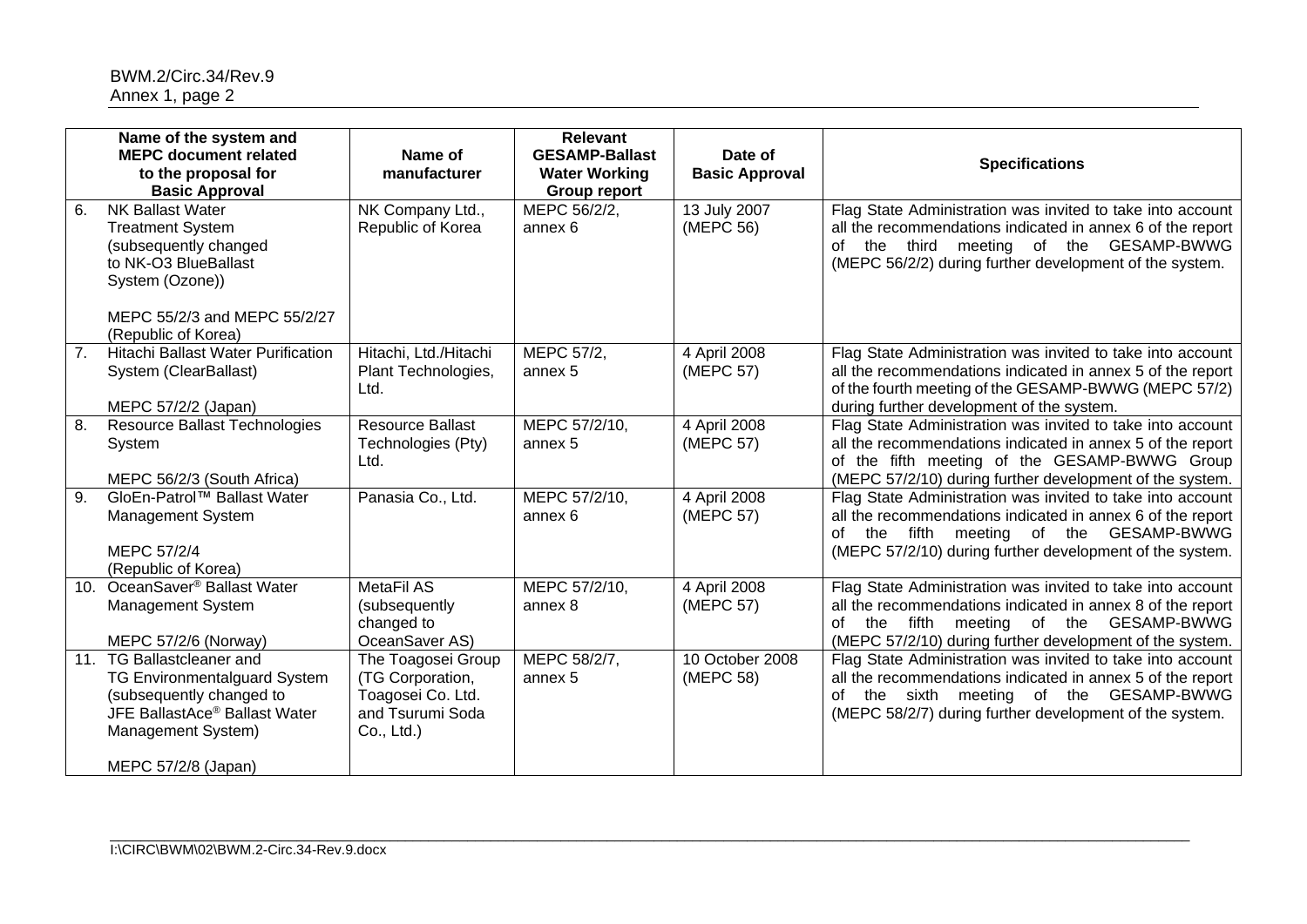|     | Name of the system and<br><b>MEPC document related</b><br>to the proposal for<br><b>Basic Approval</b>                                   | Name of<br>manufacturer                                     | <b>Relevant</b><br><b>GESAMP-Ballast</b><br><b>Water Working</b><br>Group report | Date of<br><b>Basic Approval</b> | <b>Specifications</b>                                                                                                                                                                                                                 |
|-----|------------------------------------------------------------------------------------------------------------------------------------------|-------------------------------------------------------------|----------------------------------------------------------------------------------|----------------------------------|---------------------------------------------------------------------------------------------------------------------------------------------------------------------------------------------------------------------------------------|
|     | 12. Greenship Sedinox Ballast Water<br>Management System<br>MEPC 57/2/7 (Netherlands)                                                    | Greenship Ltd.                                              | MEPC 58/2/7,<br>annex 6                                                          | 10 October 2008<br>(MEPC 58)     | Flag State Administration was invited to take into account<br>all the recommendations indicated in annex 6 of the report<br>of the sixth meeting of the GESAMP-BWWG<br>(MEPC 58/2/7) during further development of the system.        |
|     | 13. Ecochlor <sup>®</sup> Ballast Water<br><b>Treatment System</b><br>MEPC 58/2/2 (Germany)                                              | Ecochlor, INC, Acton<br>(USA)                               | MEPC 58/2/8,<br>annex 5                                                          | 10 October 2008<br>(MEPC 58)     | Flag State Administration was invited to take into account<br>all the recommendations indicated in annex 5 of the report<br>of the seventh meeting of the GESAMP-BWWG<br>(MEPC 58/2/8) during further development of the system.      |
| 14. | <b>Blue Ocean Shield Ballast Water</b><br>Management System<br>MEPC 59/2/2 (China)                                                       | China Ocean<br>Shipping (Group)<br>Company (COSCO)          | MEPC 59/2/16,<br>annex 7                                                         | 17 July 2009<br>(MEPC 59)        | Flag State Administration was invited to take into account<br>all the recommendations indicated in annex 7 of the report<br>of the eighth meeting of the GESAMP-BWWG<br>(MEPC 59/2/16) during further development of the system.      |
|     | 15. Hyundai Heavy Industries Co.,<br>Ltd. (HHI) Ballast Water<br>Management System<br>(EcoBallast)<br>MEPC 59/2/4<br>(Republic of Korea) | Hyundai Heavy<br>Industries Co., Ltd.,<br>Republic of Korea | MEPC 59/2/16,<br>annex 8                                                         | 17 July 2009<br>(MEPC 59)        | Flag State Administration was invited to take into account<br>all the recommendations indicated in annex 8 of the report<br>of the eighth meeting of the GESAMP-BWWG<br>(MEPC 59/2/16) during further development of the system.      |
| 16. | AquaTriComb™ Ballast Water<br><b>Treatment System</b><br>MEPC 59/2/8 (Germany)                                                           | Aquaworx ATC<br>GmbH                                        | MEPC 59/2/19,<br>annex 6                                                         | 17 July 2009<br>(MEPC 59)        | Flag State Administration was invited to take into account<br>all the recommendations indicated in annex 6 of the report<br>the ninth meeting of the GESAMP-BWWG<br>of<br>(MEPC 59/2/19) during further development of the system.    |
|     | 17. SiCURE™ Ballast Water<br>Management System<br>MEPC 59/2/11 (Germany)                                                                 | Siemens Water<br>Technologies                               | MEPC 60/2/11,<br>annex 6                                                         | 26 March 2010<br>(MEPC 60)       | Flag State Administration was invited to take into account<br>all the recommendations indicated in annex 6 of the report<br>tenth meeting of the GESAMP-BWWG<br>the<br>of<br>(MEPC 60/2/11) during further development of the system. |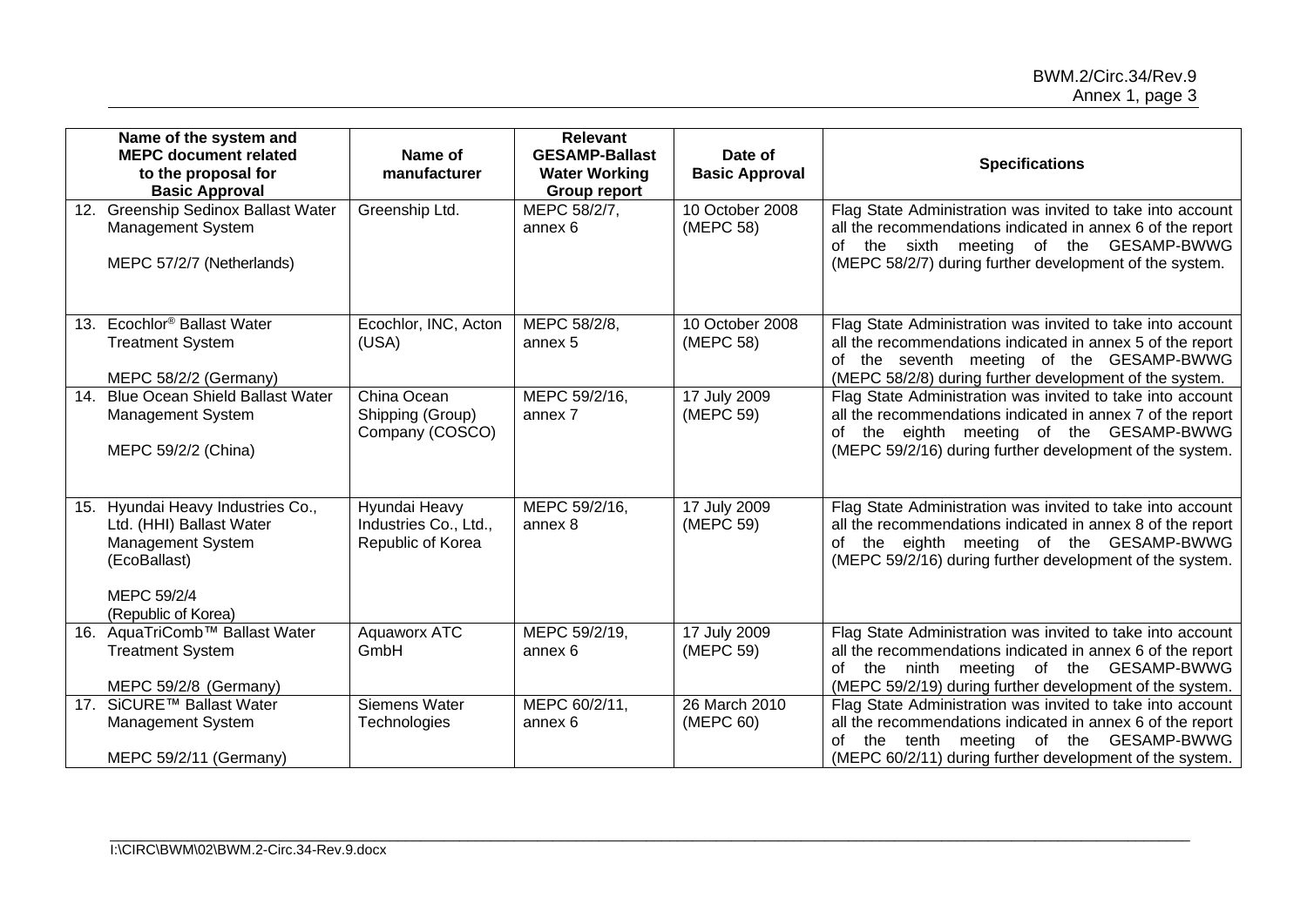|     | Name of the system and<br><b>MEPC document related</b><br>to the proposal for<br><b>Basic Approval</b>                                                               | Name of<br>manufacturer                                              | <b>Relevant</b><br><b>GESAMP-Ballast</b><br><b>Water Working</b><br><b>Group report</b> | Date of<br><b>Basic Approval</b> | <b>Specifications</b>                                                                                                                                                                                                              |
|-----|----------------------------------------------------------------------------------------------------------------------------------------------------------------------|----------------------------------------------------------------------|-----------------------------------------------------------------------------------------|----------------------------------|------------------------------------------------------------------------------------------------------------------------------------------------------------------------------------------------------------------------------------|
| 18. | Sunrui Ballast Water<br><b>Management System</b><br>(subsequently changed to BalClor<br><b>Ballast Water Management</b><br>System)<br>MEPC 60/2/3 (China)            | Qingdao Sunrui<br>Corrosion and<br><b>Fouling Control</b><br>Company | MEPC 60/2/12,<br>annex 6                                                                | 26 March 2010<br>(MEPC 60)       | Flag State Administration was invited to take into account<br>all the recommendations indicated in annex 6 of the report<br>of the eleventh meeting of the GESAMP-BWWG<br>(MEPC 60/2/12) during further development of the system. |
| 19. | <b>DESMI Ocean Guard Ballast</b><br>Water Management System<br>MEPC 60/2/4 (Denmark)                                                                                 | <b>DESMI Ocean Guard</b><br>A/S                                      | MEPC 60/2/12,<br>annex 7                                                                | 26 March 2010<br>(MEPC 60)       | Flag State Administration was invited to take into account all<br>the recommendations indicated in annex 7 of the report of the<br>eleventh meeting of the GESAMP-BWWG (MEPC 60/2/12)<br>during further development of the system. |
| 20. | <b>Blue Ocean Guardian Ballast</b><br>Water Management System<br>(subsequently changed to "ARA<br><b>Ballast" Ballast Water</b><br>Management System)<br>MEPC 60/2/5 | 21st Century<br>Shipbuilding Co., Ltd.                               | MEPC 60/2/12,<br>annex 8                                                                | 26 March 2010<br>(MEPC 60)       | Flag State Administration was invited to take into account<br>all the recommendations indicated in annex 8 of the report<br>of the eleventh meeting of the GESAMP-BWWG<br>(MEPC 60/2/12) during further development of the system. |
| 21. | (Republic of Korea)<br>Hyundai Heavy Industries Co.,<br>Ltd. (HHI) Ballast Water<br>Management System (HiBallast)<br>MEPC 60/2/6<br>(Republic of Korea)              | Hyundai Heavy<br>Industries Co., Ltd.,<br>Republic of Korea          | MEPC 60/2/16,<br>annex 4                                                                | 26 March 2010<br>(MEPC 60)       | Flag State Administration was invited to take into account<br>all the recommendations indicated in annex 4 of the report<br>of the twelfth meeting of the GESAMP-BWWG<br>(MEPC 60/2/16) during further development of the system.  |
| 22. | Kwang San Co., Ltd. (KS) Ballast<br>Water Management System<br>"En-Ballast"<br>MEPC 60/2/7<br>(Republic of Korea)                                                    | Kwang San Co., Ltd.                                                  | MEPC 60/2/16,<br>annex 5                                                                | 26 March 2010<br>(MEPC 60)       | Flag State Administration was invited to take into account<br>all the recommendations indicated in annex 5 of the report<br>of the twelfth meeting of the GESAMP-BWWG<br>(MEPC 60/2/16) during further development of the system.  |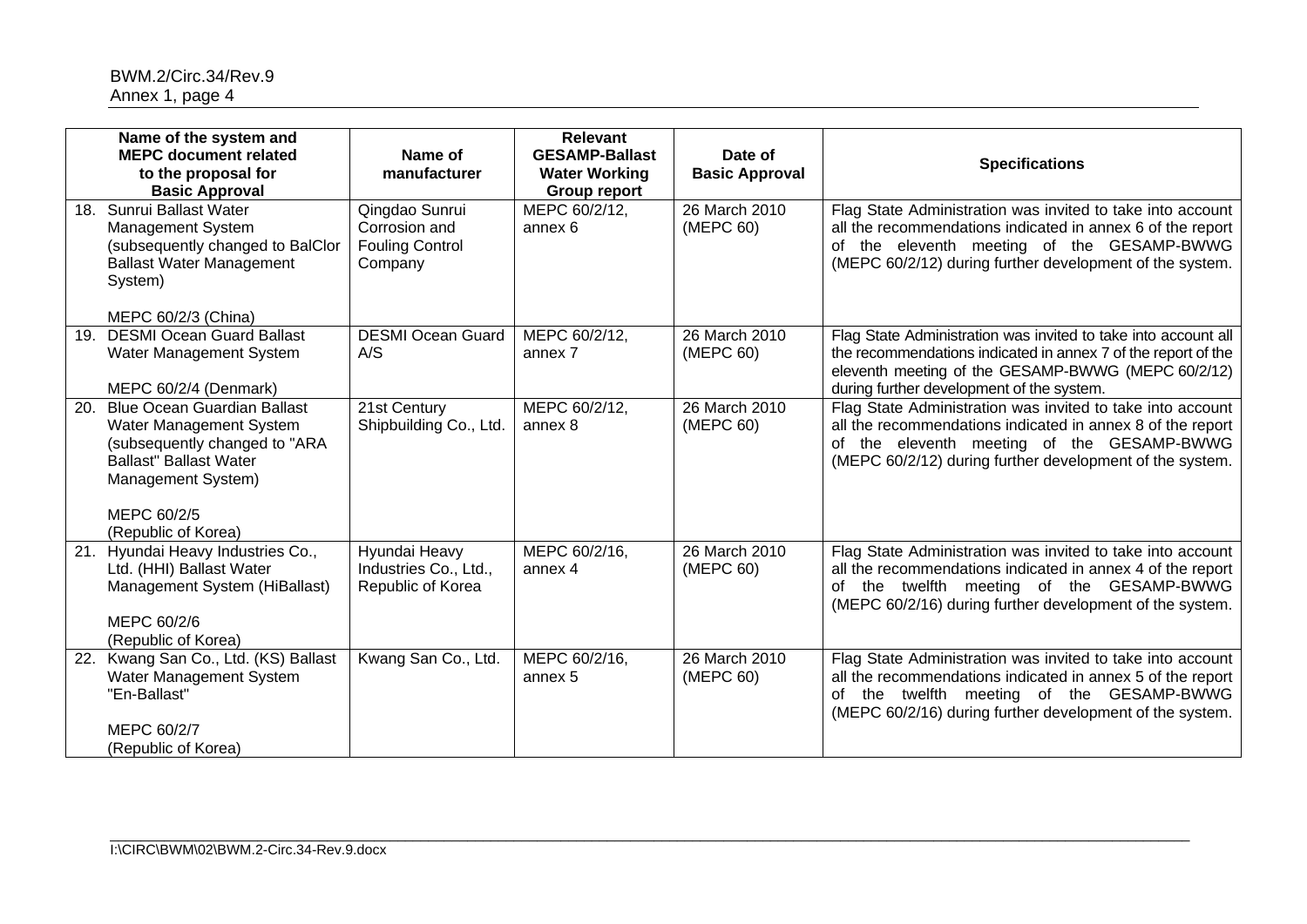|     | Name of the system and<br><b>MEPC document related</b><br>to the proposal for<br><b>Basic Approval</b>                                                                                                            | Name of<br>manufacturer                              | <b>Relevant</b><br><b>GESAMP-Ballast</b><br><b>Water Working</b><br><b>Group report</b> | Date of<br><b>Basic Approval</b> | <b>Specifications</b>                                                                                                                                                                                                                |
|-----|-------------------------------------------------------------------------------------------------------------------------------------------------------------------------------------------------------------------|------------------------------------------------------|-----------------------------------------------------------------------------------------|----------------------------------|--------------------------------------------------------------------------------------------------------------------------------------------------------------------------------------------------------------------------------------|
| 23. | OceanGuard™ Ballast Water<br><b>Management System</b><br>MEPC 60/2/8 (Norway)                                                                                                                                     | Qingdao Headway<br>Technology Co., Ltd.              | MEPC 60/2/16,<br>annex 6                                                                | 26 March 2010<br>(MEPC 60)       | Flag State Administration was invited to take into account all<br>the recommendations indicated in annex 6 of the report of the<br>twelfth meeting of the GESAMP-BWWG (MEPC 60/2/16)<br>during further development of the system.    |
| 24. | Severn Trent De Nora BalPure <sup>®</sup><br><b>Ballast Water Management</b><br>System (subsequently changed<br>to BalPure <sup>®</sup> BP-500)<br>MEPC 60/2/9 (Germany)                                          | <b>Severn Trent</b><br>De Nora (STDN),<br><b>LLC</b> | MEPC 60/2/16,<br>annex 7                                                                | 26 March 2010<br>(MEPC 60)       | Flag State Administration was invited to take into account<br>all the recommendations indicated in annex 7 of the report<br>of the twelfth meeting of the GESAMP-BWWG<br>(MEPC 60/2/16) during further development of the system.    |
| 25. | Techwin Eco Co., Ltd. (TWECO)<br><b>Ballast Water Management</b><br>System (Purimar)<br>(subsequently changed to<br><b>Purimar Ballast Water</b><br>Management System)<br><b>MEPC 61/2</b><br>(Republic of Korea) | Techwin Eco Co.,<br>Ltd.                             | MEPC 61/2/15,<br>annex 4                                                                | 1 October 2010<br>(MEPC 61)      | Flag State Administration was invited to take into account<br>all the recommendations indicated in annex 4 of the report<br>of the thirteenth meeting of the GESAMP-BWWG<br>(MEPC 61/2/15) during further development of the system. |
| 26. | <b>AquaStar Ballast Water</b><br>Management System<br>(subsequently changed to<br>AquaStar <sup>™</sup> BWMS and<br>MACGREGOR WATER BALLAST<br><b>TREATMENT SYSTEM)</b><br>MEPC 61/2/1<br>(Republic of Korea)     | AQUA Eng. Co., Ltd.                                  | MEPC 61/2/15,<br>annex 5                                                                | 1 October 2010<br>(MEPC 61)      | Flag State Administration was invited to take into account<br>all the recommendations indicated in annex 5 of the report<br>of the thirteenth meeting of the GESAMP-BWWG<br>(MEPC 61/2/15) during further development of the system. |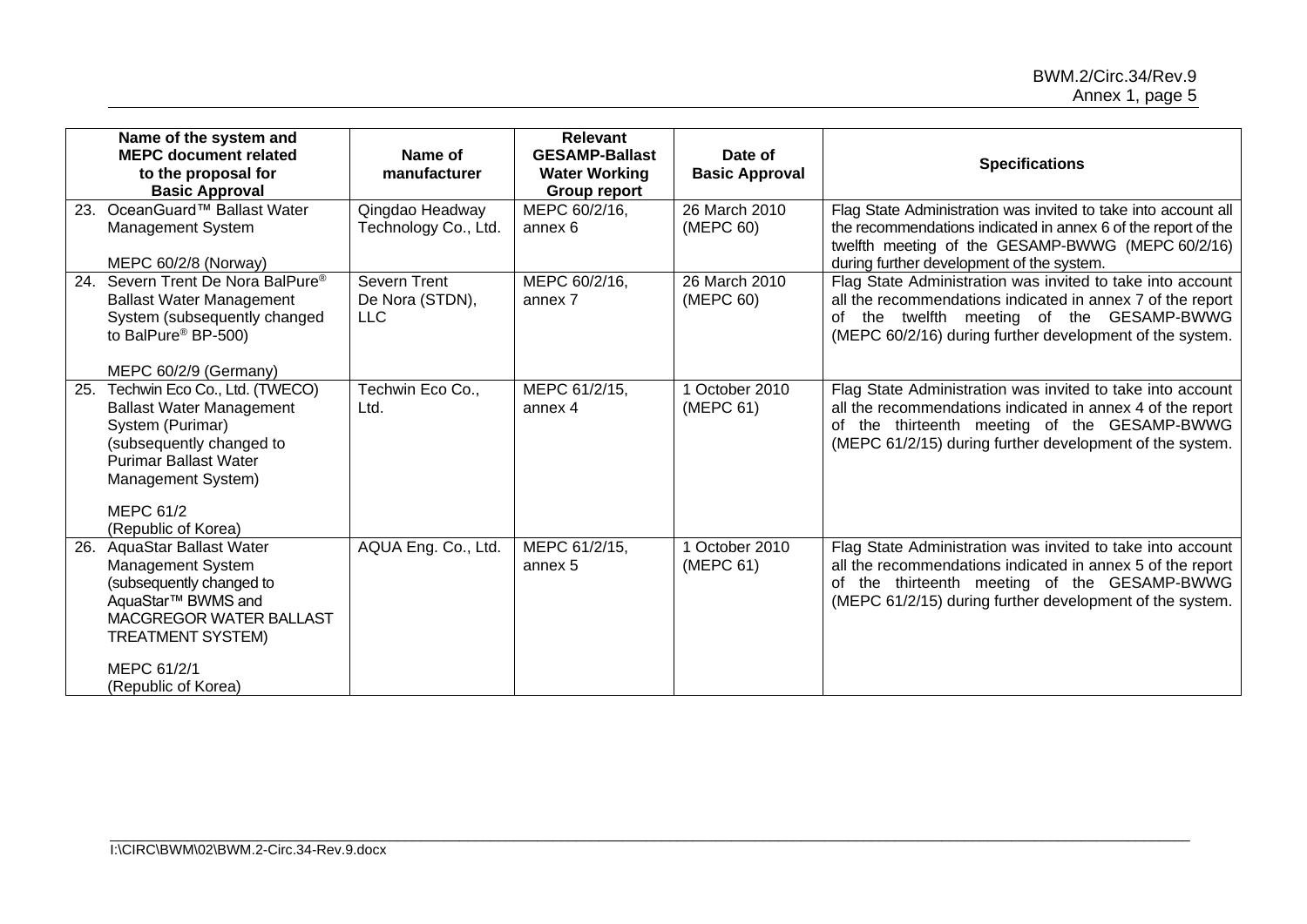|     | Name of the system and<br><b>MEPC document related</b><br>to the proposal for<br><b>Basic Approval</b>                                                             | Name of<br>manufacturer                                       | <b>Relevant</b><br><b>GESAMP-Ballast</b><br><b>Water Working</b><br><b>Group report</b> | Date of<br><b>Basic Approval</b> | <b>Specifications</b>                                                                                                                                                                                                                |
|-----|--------------------------------------------------------------------------------------------------------------------------------------------------------------------|---------------------------------------------------------------|-----------------------------------------------------------------------------------------|----------------------------------|--------------------------------------------------------------------------------------------------------------------------------------------------------------------------------------------------------------------------------------|
| 27. | <b>Kuraray Ballast Water</b><br>Management System<br>(subsequently changed to<br>MICROFADE <sup>™</sup> Ballast Water<br>Management System)<br>MEPC 61/2/6 (Japan) | Kuraray Co., Ltd.                                             | MEPC 61/2/21,<br>annex 4                                                                | 1 October 2010<br>(MEPC 61)      | Flag State Administration was invited to take into account<br>all the recommendations indicated in annex 4 of the report<br>of the fourteenth meeting of the GESAMP-BWWG<br>(MEPC 61/2/21) during further development of the system. |
| 28. | <b>ERMA FIRST Ballast Water</b><br><b>Management System</b><br>(subsequently changed to ERMA<br><b>FIRST BWTS)</b><br>MEPC 61/2/11 (Greece)                        | <b>ERMA FIRST ESK</b><br><b>ENGINEERING</b><br>SOLUTIONS S.A. | MEPC 62/2/11,<br>annex 5                                                                | 15 July 2011<br>(MEPC 62)        | Flag State Administration was invited to take into account<br>all the recommendations indicated in annex 5 of the report<br>of the fifteenth meeting of the GESAMP-BWWG<br>(MEPC 62/2/11) during further development of the system.  |
| 29. | <b>BlueSeas Ballast Water</b><br><b>Management System</b><br>MEPC 61/2/12 (Singapore)                                                                              | Envirotech and<br>Consultancy Pte. Ltd.                       | MEPC 62/2/11,<br>annex 6                                                                | 15 July 2011<br>(MEPC 62)        | Flag State Administration was invited to take into account<br>all the recommendations indicated in annex 6 of the report<br>of the fifteenth meeting of the GESAMP-BWWG<br>(MEPC 62/2/11) during further development of the system.  |
| 30. | SKY-SYSTEM <sup>®</sup> with Peraclean <sup>®</sup><br>Ocean Ballast Water<br><b>Management System</b><br>MEPC 62/2 (Japan)                                        | Katayama Chemical,<br>Inc.                                    | MEPC 62/2/12,<br>annex 4                                                                | 15 July 2011<br>(MEPC 62)        | Flag State Administration was invited to take into account<br>all the recommendations indicated in annex 4 of the report<br>of the sixteenth meeting of the GESAMP-BWWG<br>(MEPC 62/2/12) during further development of the system.  |
| 31. | JFE BallastAce that makes use of<br>NeoChlor Marine <sup>®</sup> Ballast Water<br><b>Management System</b><br>MEPC 62/2/1 (Japan)                                  | <b>JFE Engineering</b><br>Corporation                         | MEPC 62/2/12,<br>annex 5                                                                | 15 July 2011<br>(MEPC 62)        | Flag State Administration was invited to take into account<br>all the recommendations indicated in annex 5 of the report<br>of the sixteenth meeting of the GESAMP-BWWG<br>(MEPC 62/2/12) during further development of the system.  |
| 32. | <b>BallastMaster Ballast Water</b><br>Management System<br>MEPC 62/2/2 (Germany)                                                                                   | <b>GEA Westfalia</b><br><b>Separator Systems</b><br>GmbH      | MEPC 62/2/12,<br>annex <sub>6</sub>                                                     | 15 July 2011<br>(MEPC 62)        | Flag State Administration was invited to take into account<br>all the recommendations indicated in annex 6 of the report<br>of the sixteenth meeting of the GESAMP-BWWG<br>(MEPC 62/2/12) during further development of the system.  |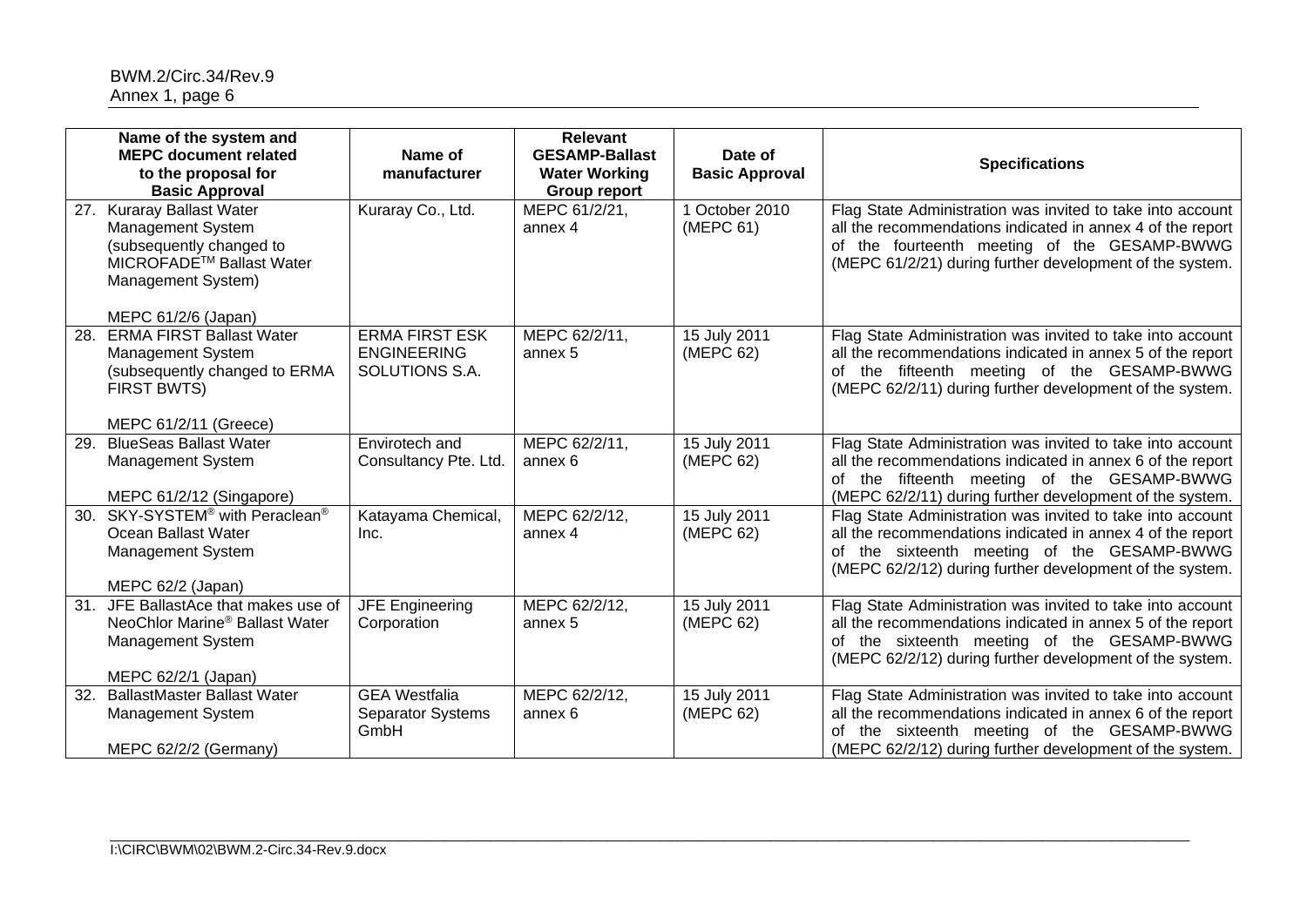|                   | Name of the system and<br><b>MEPC document related</b><br>to the proposal for<br><b>Basic Approval</b> | Name of<br>manufacturer                                | <b>Relevant</b><br><b>GESAMP-Ballast</b><br><b>Water Working</b><br><b>Group report</b> | Date of<br><b>Basic Approval</b> | <b>Specifications</b>                                                                                                                                                                                                                 |
|-------------------|--------------------------------------------------------------------------------------------------------|--------------------------------------------------------|-----------------------------------------------------------------------------------------|----------------------------------|---------------------------------------------------------------------------------------------------------------------------------------------------------------------------------------------------------------------------------------|
| 33.               | <b>BlueWorld Ballast Water</b><br><b>Management System</b><br>MEPC 62/2/3 (Singapore)                  | Envirotech and<br>Consultancy Pte. Ltd.                | MEPC 62/2/12,<br>annex 7                                                                | 15 July 2011<br>(MEPC 62)        | Flag State Administration was invited to take into account<br>all the recommendations indicated in annex 7 of the report<br>of the sixteenth meeting of the GESAMP-BWWG<br>(MEPC 62/2/12) during further development of the system.   |
| $\overline{34}$ . | Neo-Purimar <sup>™</sup> Ballast Water<br>Management System<br>MEPC 62/2/7<br>(Republic of Korea)      | <b>SAMSUNG HEAVY</b><br><b>INDUSTRIES Co.,</b><br>Ltd. | MEPC 62/2/18,<br>annex 7                                                                | 15 July 2011<br>(MEPC 62)        | Flag State Administration was invited to take into account<br>all the recommendations indicated in annex 7 of the report<br>of the sixteenth meeting of the GESAMP-BWWG<br>(MEPC 62/2/18) during further development of the system.   |
| 35.               | "Smart Ballast" Ballast Water<br><b>Management System</b><br>MEPC 62/2/8<br>(Republic of Korea)        | STX Metal Co., Ltd.                                    | MEPC 63/2/10,<br>annex 4                                                                | 2 March 2012<br>(MEPC 63)        | Flag State Administration was invited to take into account<br>all the recommendations indicated in annex 4 of the report<br>of the eighteenth meeting of the GESAMP-BWWG<br>(MEPC 63/2/10) during further development of the system.  |
| $\overline{36}$ . | DMU . OH Ballast Water<br><b>Management System</b><br>MEPC 63/2 (China)                                | <b>Dalian Maritime</b><br>University                   | MEPC 63/2/11,<br>annex 4                                                                | 2 March 2012<br>(MEPC 63)        | Flag State Administration was invited to take into account<br>all the recommendations indicated in annex 4 of the report<br>of the nineteenth meeting of the GESAMP-BWWG<br>(MEPC 63/2/11) during further development of the system.  |
|                   | 37. EcoGuardian™ Ballast Water<br><b>Management System</b><br>MEPC 63/2/4<br>(Republic of Korea)       | Hanla IMS Co., Ltd.                                    | MEPC 63/2/21,<br>annex 4                                                                | 2 March 2012<br>(MEPC 63)        | Flag State Administration was invited to take into account<br>all the recommendations indicated in annex 4 of the report<br>of the twentieth meeting of the GESAMP-BWWG<br>(MEPC 63/2/21) during further development of the system.   |
|                   | 38. KTM-Ballast Water Management<br>System<br>MEPC 63/2/8<br>(Republic of Korea)                       | Korea Top Marine<br>(KT Marine) Co., Ltd.              | MEPC 64/2/6,<br>annex 5                                                                 | 5 October 2012<br>(MEPC 64)      | Flag State Administration was invited to take into account<br>all the recommendations indicated in annex 5 of the report<br>of the twenty-first meeting of the GESAMP-BWWG<br>(MEPC 64/2/6) during further development of the system. |
|                   | 39. Hamworthy Aquarius™-EC<br><b>BWMS</b><br>MEPC 63/2/9<br>(Netherlands)                              | Hamworthy Water<br>Systems Ltd.                        | MEPC 64/2/6,<br>annex 6                                                                 | 5 October 2012<br>(MEPC 64)      | Flag State Administration was invited to take into account<br>all the recommendations indicated in annex 6 of the report<br>of the twenty-first meeting of the GESAMP-BWWG<br>(MEPC 64/2/6) during further development of the system. |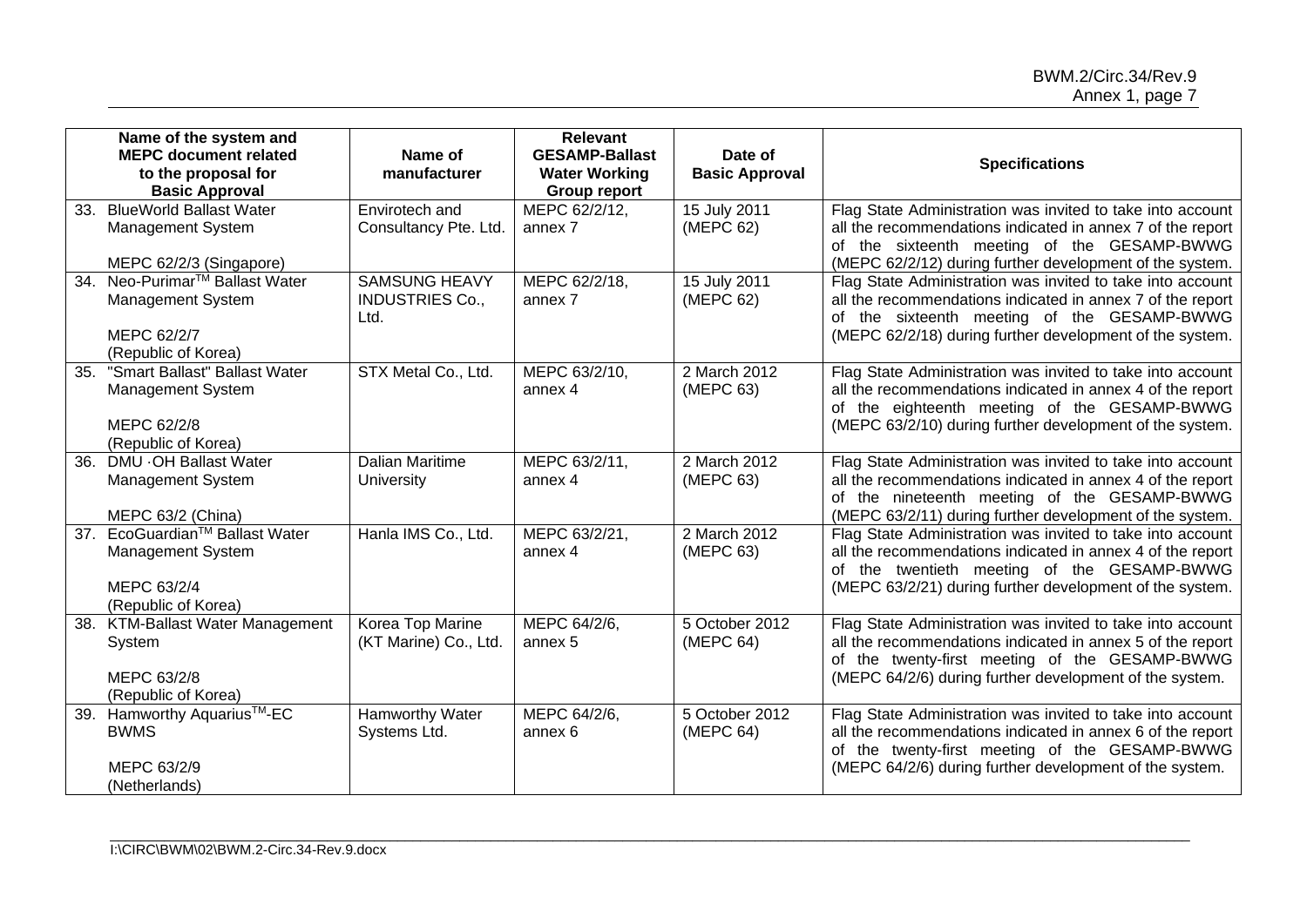|     | Name of the system and<br><b>MEPC document related</b><br>to the proposal for<br><b>Basic Approval</b>   | Name of<br>manufacturer                                                                                                          | <b>Relevant</b><br><b>GESAMP-Ballast</b><br><b>Water Working</b><br><b>Group report</b> | Date of<br><b>Basic Approval</b> | <b>Specifications</b>                                                                                                                                                                                                                           |
|-----|----------------------------------------------------------------------------------------------------------|----------------------------------------------------------------------------------------------------------------------------------|-----------------------------------------------------------------------------------------|----------------------------------|-------------------------------------------------------------------------------------------------------------------------------------------------------------------------------------------------------------------------------------------------|
| 40. | OceanDoctor Ballast Water<br>Management System<br>MEPC 64/2 (China)                                      | Jiujiang Precision<br>Measuring<br>Technology<br>Research Institute                                                              | MEPC 64/2/7,<br>annex 4                                                                 | 5 October 2012<br>(MEPC 64)      | Flag State Administration was invited to take into account<br>all the recommendations indicated in annex 4 of the report<br>of the twenty-second meeting of the GESAMP-BWWG<br>(MEPC 64/2/7) during further development of the system.          |
| 41. | <b>HS-BALLAST Ballast Water</b><br>Management System<br>MEPC 64/2/3<br>(Republic of Korea)               | <b>HWASEUNG R&amp;A</b><br>Co., Ltd.                                                                                             | MEPC 64/2/19,<br>annex 4                                                                | 5 October 2012<br>(MEPC 64)      | Flag State Administration was invited to take into account<br>all the recommendations indicated in annex 4 of the report<br>of the twenty-third meeting of the GESAMP-BWWG<br>(MEPC 64/2/19) during further development of the system.          |
| 42. | GloEn-Saver <sup>™</sup> Ballast Water<br><b>Management System</b><br>MEPC 64/2/4<br>(Republic of Korea) | PANASIA Co., Ltd.                                                                                                                | MEPC 64/2/19,<br>annex 5                                                                | 5 October 2012<br>(MEPC 64)      | Flag State Administration was invited to take into account<br>all the recommendations indicated in annex 5 of the report<br>of the twenty-third meeting of the GESAMP-BWWG<br>(MEPC 64/2/19) during further development of the system.          |
| 43. | Van Oord Ballast Water<br>Management System<br>MEPC 65/2/2<br>(Netherlands)                              | Van Oord B.V.                                                                                                                    | MEPC 65/2/9,<br>annex 6                                                                 | 17 May 2013<br>(MEPC 65)         | Flag State Administration was invited to take into account<br>all the limitations indicated in annex 6 of the report of the<br>twenty-fourth<br>meeting of the<br><b>GESAMP-BWWG</b><br>(MEPC 65/2/9) during further development of the system. |
| 44. | <b>REDOX AS Ballast Water</b><br>Management System<br>MEPC 65/2/3 (Norway)                               | <b>REDOX Maritime</b><br><b>Technologies AS</b>                                                                                  | MEPC 65/2/19,<br>annex 4                                                                | 17 May 2013<br>(MEPC 65)         | Flag State Administration was invited to take into account<br>all the recommendations indicated in annex 4 of the report<br>of the twenty-fifth meeting of the GESAMP-BWWG<br>(MEPC 65/2/19) during further development of the system.          |
| 45. | Blue Zone™ Ballast Water<br><b>Management System</b><br>MEPC 65/2/5<br>(the Republic of Korea)           | <b>SUNBO</b><br><b>INDUSTRIES Co.,</b><br>Ltd., DSEC Co., Ltd.,<br>and the Korean<br>Institute of Machinery<br>& Material (KIMM) | MEPC 65/2/19,<br>annex 6                                                                | 17 May 2013<br>(MEPC 65)         | Flag State Administration was invited to take into account<br>all the recommendations indicated in annex 6 of the report<br>of the twenty-fifth meeting of the GESAMP-BWWG<br>(MEPC 65/2/19) during further development of the system.          |
| 46. | <b>ECOLCELL BTs Ballast Water</b><br>Management System<br>MEPC 66/2/1 (Italy)                            | Azienda Chimica<br>Genovese                                                                                                      | MEPC 66/2/7,<br>annex 5                                                                 | 4 April 2014<br>(MEPC 66)        | Flag State Administration was invited to take into account<br>all the recommendations indicated in annex 5 of the report<br>of the twenty-sixth meeting of the GESAMP-BWWG<br>(MEPC 66/2/7) during further development of the system.           |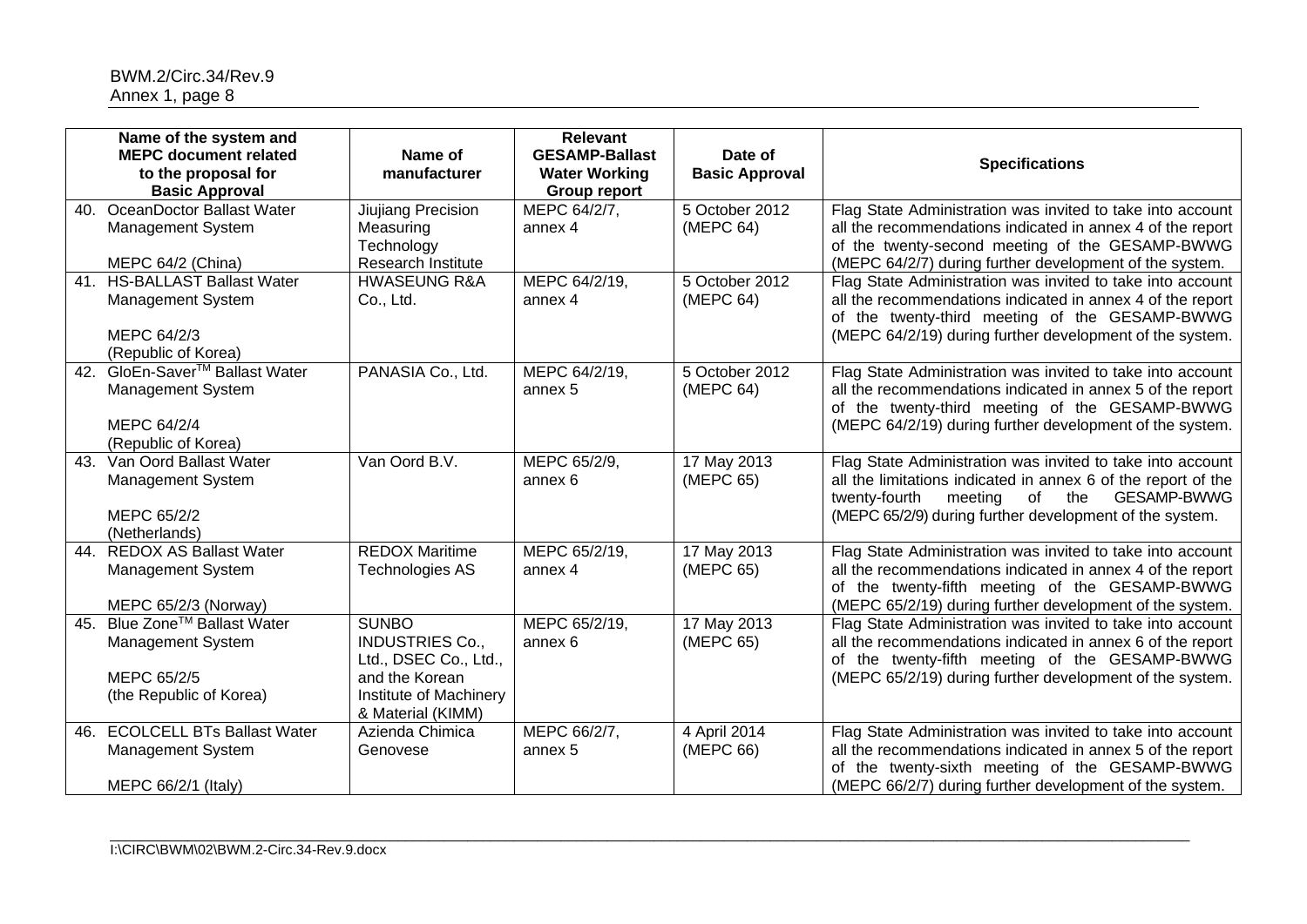|     | Name of the system and<br><b>MEPC document related</b><br>to the proposal for<br><b>Basic Approval</b> | Name of<br>manufacturer                                              | <b>Relevant</b><br><b>GESAMP-Ballast</b><br><b>Water Working</b><br><b>Group report</b> | Date of<br><b>Basic Approval</b> | <b>Specifications</b>                                                                                                                                                                                                                    |
|-----|--------------------------------------------------------------------------------------------------------|----------------------------------------------------------------------|-----------------------------------------------------------------------------------------|----------------------------------|------------------------------------------------------------------------------------------------------------------------------------------------------------------------------------------------------------------------------------------|
|     | 47. ATPS-BLUE <sub>sys</sub> Ballast Water<br>Management System<br>MEPC 66/2/2 (Japan)                 | Panasonic<br><b>Environmental Systems</b><br>& Engineering Co., Ltd. | MEPC 66/2/7,<br>annex 6                                                                 | 4 April 2014<br>(MEPC 66)        | Flag State Administration was invited to take into account<br>all the recommendations indicated in annex 6 of the report<br>of the twenty-sixth meeting of the GESAMP-BWWG<br>(MEPC 66/2/7) during further development of the system.    |
| 48. | <b>Ecomarine-EC Ballast Water</b><br>Management System<br>MEPC 66/2/3 (Japan)                          | Ecomarine<br><b>Technology Research</b><br>Association               | MEPC 66/2/7,<br>annex 7                                                                 | 4 April 2014<br>(MEPC 66)        | Flag State Administration was invited to take into account<br>all the recommendations indicated in annex 7 of the report<br>of the twenty-sixth meeting of the GESAMP-BWWG<br>(MEPC 66/2/7) during further development of the system.    |
| 49. | KURITA™ Ballast Water<br><b>Management System</b><br>MEPC 66/2/4 (Japan)                               | <b>Kurita Water</b><br>Industries Ltd.                               | MEPC 66/2/10,<br>annex 4                                                                | 4 April 2014<br>(MEPC 66)        | Flag State Administration was invited to take into account<br>all the recommendations indicated in annex 4 of the report<br>of the twenty-seventh meeting of the GESAMP-BWWG<br>(MEPC 66/2/10) during further development of the system. |
| 50. | <b>ElysisGuard Ballast Water</b><br><b>Management System</b><br>MEPC 67/2/3 (Singapore)                | <b>KALF Engineering</b><br>Pte. Ltd.                                 | MEPC 67/2/9,<br>annex 4                                                                 | 17 October 2014<br>(MEPC 67)     | Flag State Administration was invited to take into account<br>all the recommendations indicated in annex 4 of the report<br>of the twenty-ninth meeting of the GESAMP-BWWG<br>(MEPC 67/2/9) during further development of the system.    |
| 51. | <b>NK-CI BlueBallast System</b><br><b>MEPC 68/2</b><br>(Republic of Korea)                             | NK Company Ltd.                                                      | MEPC 68/2/10,<br>annex 4                                                                | 15 May 2015<br>(MEPC 68)         | Flag State Administration was invited to take into account<br>all the recommendations indicated in annex 4 of the report<br>of the thirtieth meeting of the GESAMP-BWWG<br>(MEPC 68/2/10) during further development of the system.      |
|     | 52. ECS HYCHLOR™ System<br>MEPC 68/2/1<br>(Republic of Korea)                                          | <b>TECHCROSS Inc.</b>                                                | MEPC 68/2/10,<br>annex 5                                                                | 15 May 2015<br>(MEPC 68)         | Flag State Administration was invited to take into account<br>all the recommendations indicated in annex 5 of the report<br>of the thirtieth meeting of the GESAMP-BWWG<br>(MEPC 68/2/10) during further development of the system.      |
|     | 53. ECS HYCHEM™ System<br>MEPC 68/2/2<br>(Republic of Korea)                                           | <b>TECHCROSS Inc.</b>                                                | MEPC 68/2/10,<br>annex 6                                                                | 15 May 2015<br>(MEPC 68)         | Flag State Administration was invited to take into account<br>all the recommendations indicated in annex 6 of the report<br>of the thirtieth meeting of the GESAMP-BWWG<br>(MEPC 68/2/10) during further development of the system.      |
|     | 54. ECS HYBRID™ System<br>MEPC 68/2/3<br>(Republic of Korea)                                           | <b>TECHCROSS Inc.</b>                                                | MEPC 68/2/10,<br>annex 7                                                                | 15 May 2015<br>(MEPC 68)         | Flag State Administration was invited to take into account<br>all the recommendations indicated in annex 7 of the report<br>the thirtieth meeting of the GESAMP-BWWG<br>of<br>(MEPC 68/2/10) during further development of the system.   |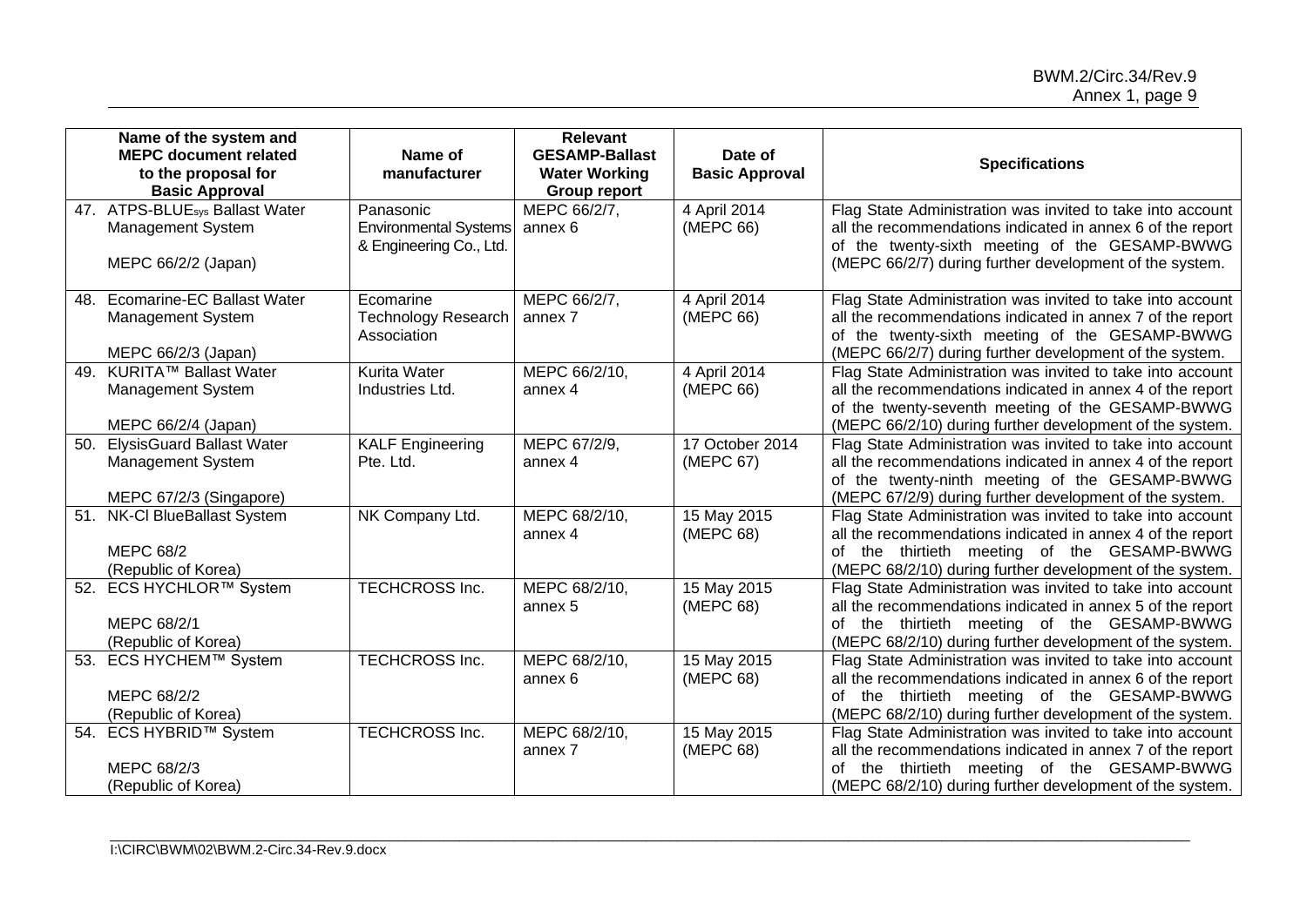|                 | Name of the system and<br><b>MEPC document related</b><br>to the proposal for<br><b>Basic Approval</b> | Name of<br>manufacturer                          | <b>Relevant</b><br><b>GESAMP-Ballast</b><br><b>Water Working</b><br><b>Group report</b> | Date of<br><b>Basic Approval</b> | <b>Specifications</b>                                                                                                                                                                                                                   |
|-----------------|--------------------------------------------------------------------------------------------------------|--------------------------------------------------|-----------------------------------------------------------------------------------------|----------------------------------|-----------------------------------------------------------------------------------------------------------------------------------------------------------------------------------------------------------------------------------------|
| 55.             | Varuna Ballast Water Treatment<br>System<br>MEPC 68/2/6 (Singapore)                                    | Kadalneer<br>Technologies Pte.<br>Ltd.           | MEPC 68/2/21,<br>annex 6                                                                | 15 May 2015<br>(MEPC 68)         | Flag State Administration was invited to take into account<br>all the recommendations indicated in annex 6 of the report<br>of the thirty-first meeting of the GESAMP-BWWG<br>(MEPC 68/2/21) during further development of the system.  |
| 56.             | <b>ClearBal BWMS</b><br>MEPC 70/4 (Denmark)                                                            | University of<br>Strathclyde                     | MEPC 70/4/6,<br>annex 4                                                                 | 28 October 2016<br>(MEPC 70)     | Flag State Administration was invited to take into account<br>all the recommendations indicated in annex 4 of the report<br>of the thirty-third meeting of the GESAMP-BWWG<br>(MEPC 70/4/6) during further development of the system.   |
| 57 <sub>1</sub> | <b>MICROFADE II Ballast Water</b><br><b>Management System</b><br>MEPC 71/4 (Netherlands)               | Kashiwa Co., Ltd. and<br>Kuraray Co., Ltd.       | MEPC 71/4/3,<br>annex 4                                                                 | 7 July 2017<br>(MEPC 71)         | Flag State Administration was invited to take into account<br>all the recommendations indicated in annex 4 of the report<br>of the thirty-fourth meeting of the GESAMP-BWWG<br>(MEPC 71/4/3) during further development of the system.  |
| 58.             | Envirocleanse inTank™ BWTS<br>MEPC 71/4/2 (Norway)                                                     | Envirocleanse, LLC                               | MEPC 71/4/3,<br>annex 6                                                                 | 7 July 2017<br>(MEPC 71)         | Flag State Administration was invited to take into account<br>all the recommendations indicated in annex 6 of the report<br>of the thirty-fourth meeting of the GESAMP-BWWG<br>(MEPC 71/4/3) during further development of the system.  |
| 59.             | <b>BIOBALLAST 1000</b><br>MEPC 73/4 (Germany)                                                          | Biomarine S.r.l.                                 | MEPC 73/4/2,<br>annex 4                                                                 | 26 October 2018<br>(MEPC 73)     | Flag State Administration was invited to take into account<br>all the recommendations indicated in annex 4 of the report<br>of the thirty-sixth meeting of the GESAMP-BWWG<br>(MEPC 73/4/2) during further development of the system.   |
| 60.             | CleanBallast® - Ocean Barrier<br>System<br>MEPC 74/4/1 (Norway)                                        | Veolia Water<br>Technologies<br>Deutschland GmbH | MEPC 74/4/6,<br>annex 5                                                                 | 17 May 2019<br>(MEPC 74)         | Flag State Administration was invited to take into account<br>all the recommendations indicated in annex 5 of the report<br>of the thirty-seventh meeting of the GESAMP-BWWG<br>(MEPC 74/4/6) during further development of the system. |
|                 | 61. FlowSafe<br>MEPC 74/4/5 (Cyprus)                                                                   | Flowater<br>Technologies Ltd.                    | MEPC 74/4/9,<br>annex 5                                                                 | 17 May 2019<br>(MEPC 74)         | Flag State Administration was invited to take into account<br>all the recommendations indicated in annex 5 of the report<br>of the thirty-eighth meeting of the GESAMP-BWWG<br>(MEPC 74/4/9) during further development of the system.  |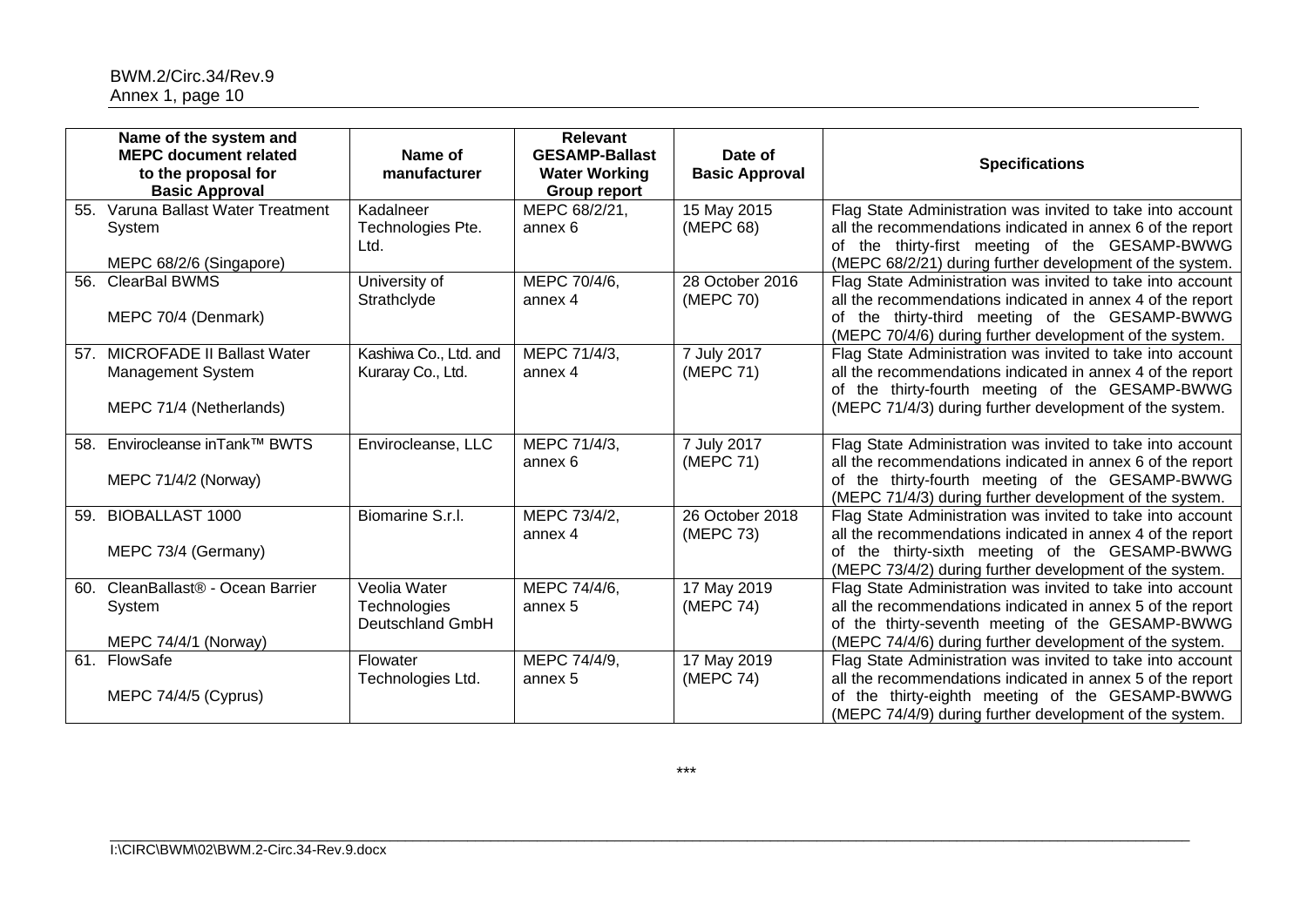# **ANNEX 2**

#### **LIST OF BALLAST WATER MANAGEMENT SYSTEMS THAT MAKE USE OF ACTIVE SUBSTANCES WHICH RECEIVED FINAL APPROVAL IN ACCORDANCE WITH PROCEDURE (G9)**

|                | Name of the system and<br><b>MEPC document related</b><br>to the proposal<br>for Final Approval                                      | Name of<br>manufacturer                                                               | <b>Relevant</b><br><b>GESAMP-Ballast</b><br><b>Water Working</b><br><b>Group report</b> | Date of<br><b>Final Approval</b> | <b>Specifications</b>                                                                                                                                                                                                                                                                                    | <b>Remarks</b>                                                   |
|----------------|--------------------------------------------------------------------------------------------------------------------------------------|---------------------------------------------------------------------------------------|-----------------------------------------------------------------------------------------|----------------------------------|----------------------------------------------------------------------------------------------------------------------------------------------------------------------------------------------------------------------------------------------------------------------------------------------------------|------------------------------------------------------------------|
| 1 <sub>1</sub> | <b>PureBallast System</b><br>MEPC 56/2/1<br>(Norway)                                                                                 | Alfa Laval/<br><b>Wallenius Water</b><br>AB                                           | MEPC 56/2/2,<br>annex 5                                                                 | 13 July 2007<br>(MEPC 56)        | Flag State Administration was invited to verify that<br>the concerns raised in annex 5 of the report of the<br>of<br><b>GESAMP-BWWG</b><br>third meeting<br>the<br>(MEPC 56/2/2) with regard to ship and crew safety<br>have been fully addressed prior to the issuance of<br>Type Approval certificate. | Type Approved by<br>Norway<br><b>June 2008</b>                   |
| 2.             | <b>SEDNA®</b><br><b>Ballast Water</b><br>Management<br>System<br>(Using Peraclean <sup>®</sup><br>Ocean)<br>MEPC 57/2/5<br>(Germany) | Degussa GmbH,<br>Germany                                                              | MEPC 57/2/10,<br>annex 7                                                                | 4 April 2008<br>(MEPC 57)        | Flag State Administration was invited to take into<br>account all the recommendations contained in<br>annex 7 of the report of the fifth meeting of the<br>GESAMP-BWWG (MEPC 57/2/10) prior to the<br>issuance of Type Approval Certificate.                                                             | Type Approved by<br>Germany<br>10 June 2008                      |
| 3.             | Electro-Cleen™<br>System<br><b>MEPC 58/2</b><br>(Republic of Korea)                                                                  | Techcross Ltd.<br>and Korea Ocean<br>Research and<br>Development<br>Institute (KORDI) | MEPC 58/2/7,<br>annex 7                                                                 | 10 October<br>2008<br>(MEPC 58)  | Not applicable.                                                                                                                                                                                                                                                                                          | Type Approved<br>by the<br>Republic of Korea<br>31 December 2008 |
|                | MEPC 75/4/2<br>(Republic of Korea)                                                                                                   |                                                                                       | MEPC 75/4/6,<br>annex 8                                                                 | 20 November<br>2020<br>(MEPC 75) | Final Approval extended for use in fresh water.                                                                                                                                                                                                                                                          |                                                                  |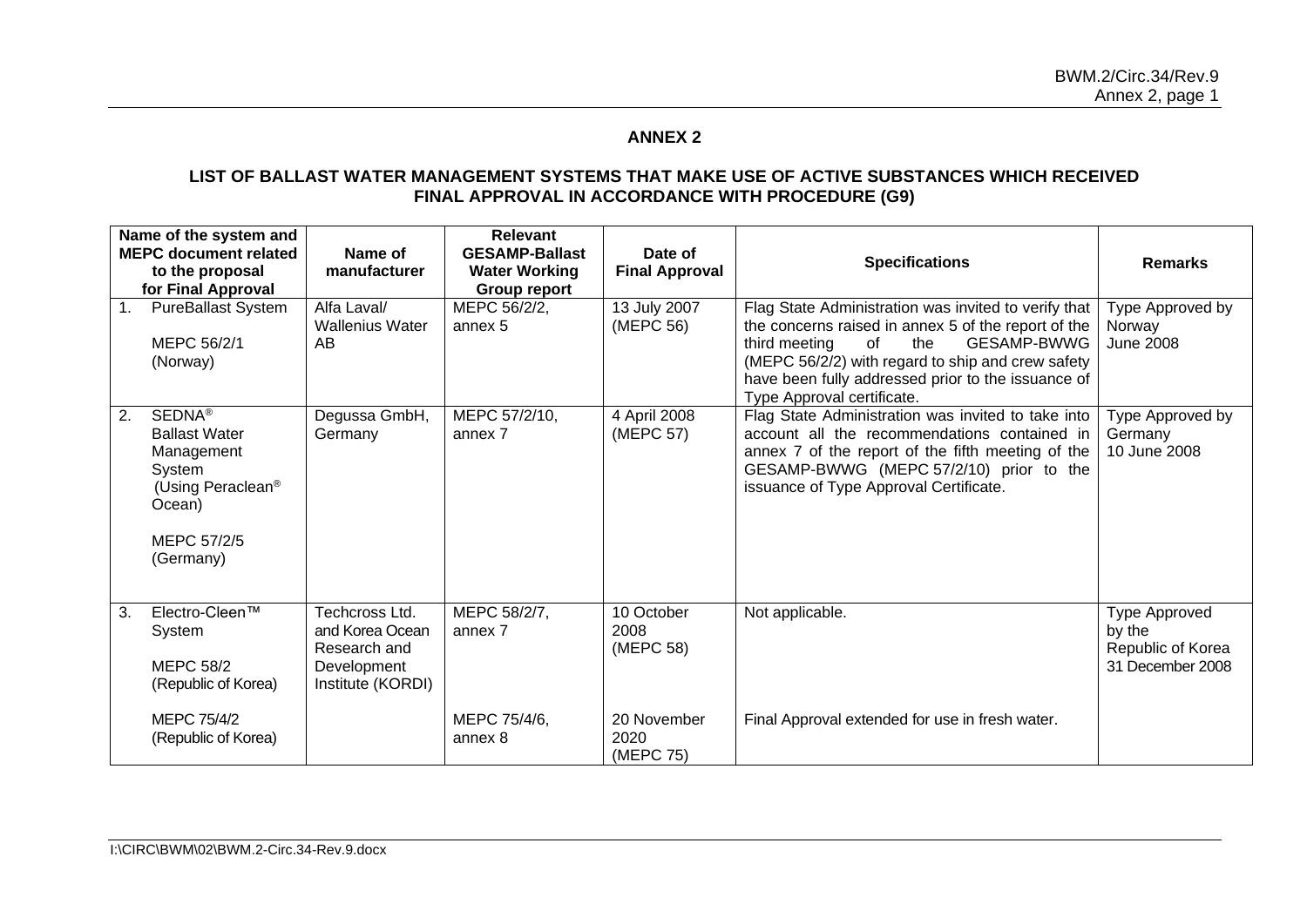|    | Name of the system and<br><b>MEPC document related</b><br>to the proposal<br>for Final Approval                                                                                      | Name of<br>manufacturer                                          | <b>Relevant</b><br><b>GESAMP-Ballast</b><br><b>Water Working</b><br><b>Group report</b> | Date of<br><b>Final Approval</b> | <b>Specifications</b>                                                                                                                                                                                                                                                      | <b>Remarks</b>                                                             |
|----|--------------------------------------------------------------------------------------------------------------------------------------------------------------------------------------|------------------------------------------------------------------|-----------------------------------------------------------------------------------------|----------------------------------|----------------------------------------------------------------------------------------------------------------------------------------------------------------------------------------------------------------------------------------------------------------------------|----------------------------------------------------------------------------|
| 4. | OceanSaver <sup>®</sup> Ballast<br>Water Management<br>System<br>MEPC 58/2/1<br>(Norway)                                                                                             | OceanSaver AS                                                    | MEPC 58/2/8,<br>annex 4                                                                 | 10 October<br>2008<br>(MEPC 58)  | Flag State Administration was invited to verify that<br>all the recommendations contained in annex 4 of<br>the report of the seventh meeting of the GESAMP-<br>BWWG (MEPC 58/2/8) have been fully addressed<br>prior to the issuance of a Type Approval<br>Certificate.    | <b>Type Approved</b><br>by Norway<br>17 April 2009 and<br>22 December 2011 |
| 5. | <b>RWO Ballast Water</b><br>Management<br>System<br>(CleanBallast)<br><b>MEPC 59/2</b><br>(Germany)                                                                                  | <b>RWO GmbH</b><br><b>Marine Water</b><br>Technology,<br>Germany | MEPC 59/2/16,<br>annex 5                                                                | 17 July 2009<br>(MEPC 59)        | Flag State Administration was invited to verify that<br>all the recommendations contained in annex 5 of<br>the report of the eighth meeting of the GESAMP-<br>(MEPC 59/2/16) have been fully<br>BWWG<br>addressed prior to the issuance of a Type Approval<br>Certificate. | Type Approved by<br>Germany<br>1 September 2010                            |
| 6. | NK-O3 BlueBallast<br>System (Ozone)<br>(subsequently<br>changed to: NK-O3<br><b>BlueBallast II Plus</b><br>ballast water<br>management system)<br>MEPC 59/2/3<br>(Republic of Korea) | NK Company<br>Ltd.,                                              | MEPC 59/2/16,<br>annex 6                                                                | 17 July 2009<br>(MEPC 59)        | Flag State Administration was invited to verify that<br>all the recommendations contained in annex 6 of<br>the report of the eighth meeting of the GESAMP-<br>BWWG (MEPC 59/2/16) have been fully<br>addressed prior to the issuance of a Type Approval<br>Certificate.    | Type Approved<br>by the<br>Republic of Korea<br>24 November 2009           |
|    | MEPC 75/4/10<br>(Liberia)                                                                                                                                                            |                                                                  | MEPC 75/4/12,<br>annex 6                                                                | 20 November<br>2020<br>(MEPC 75) | Final Approval extended for use in fresh water.                                                                                                                                                                                                                            |                                                                            |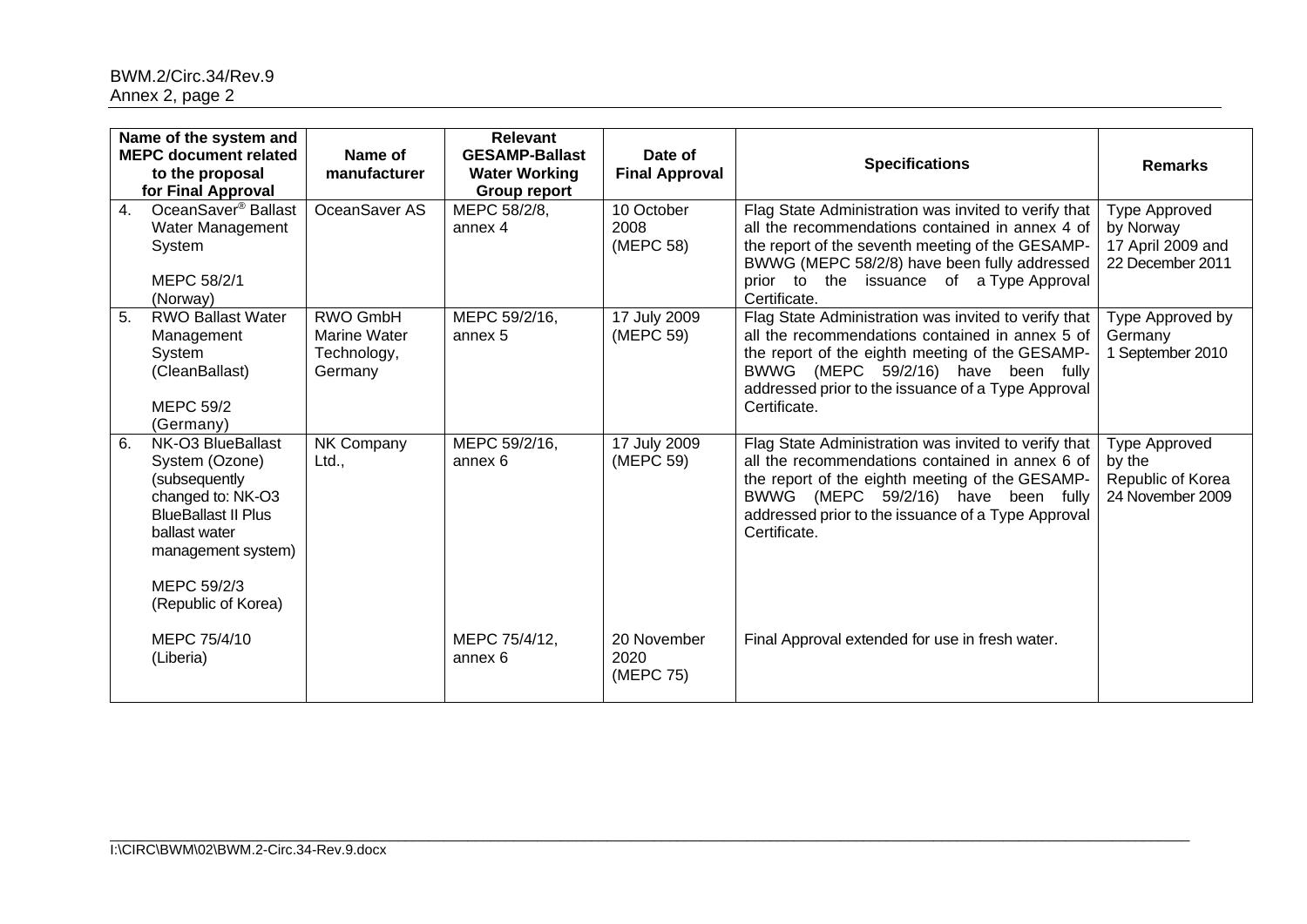|                  | Name of the system and<br><b>MEPC document related</b><br>to the proposal<br>for Final Approval           | Name of<br>manufacturer                                  | <b>Relevant</b><br><b>GESAMP-Ballast</b><br><b>Water Working</b><br><b>Group report</b> | Date of<br><b>Final Approval</b> | <b>Specifications</b>                                                                                                                                                                                                                                                    | <b>Remarks</b>                                                                               |
|------------------|-----------------------------------------------------------------------------------------------------------|----------------------------------------------------------|-----------------------------------------------------------------------------------------|----------------------------------|--------------------------------------------------------------------------------------------------------------------------------------------------------------------------------------------------------------------------------------------------------------------------|----------------------------------------------------------------------------------------------|
| 7 <sub>1</sub>   | Hitachi Ballast Water<br>Purification<br>System<br>(ClearBallast)<br>MEPC 59/2/5<br>(Japan)               | Hitachi, Ltd.<br>/Hitachi Plant<br>Technologies,<br>Ltd. | MEPC 59/2/19,<br>annex 4                                                                | 17 July 2009<br>(MEPC 59)        | Flag State Administration was invited to verify that<br>all the recommendations contained in annex 4 of<br>the report of the ninth meeting of the GESAMP-<br>BWWG (MEPC 59/2/19) have been fully<br>addressed prior to the issuance of a Type Approval<br>Certificate.   | Type Approved by<br>Japan<br>5 March 2010                                                    |
| 8.               | <b>Greenship Sedinox</b><br><b>Ballast Water</b><br>Management<br>System<br>MEPC 59/2/6<br>(Netherlands)  | Greenship Ltd.                                           | MEPC 59/2/19,<br>annex 5                                                                | 17 July 2009<br>(MEPC 59)        | Flag State Administration was invited to verify that<br>all the recommendations contained in annex 5 of<br>the report of the ninth meeting of the GESAMP-<br>BWWG (MEPC 59/2/19) have been fully<br>addressed prior to the issuance of a Type Approval<br>Certificate.   |                                                                                              |
| $\overline{9}$ . | GloEn-Patrol™<br><b>Ballast Water</b><br>Management<br>System<br>MEPC 59/2/7<br>(Republic of Korea)       | Panasia Co., Ltd.                                        | MEPC 60/2/11,<br>annex 4                                                                | 26 March 2010<br>(MEPC 60)       | Flag State Administration was invited to verify that<br>all the recommendations contained in annex 4 of<br>the report of the tenth meeting of the GESAMP-<br>BWWG (MEPC 60/2/11) have been fully<br>addressed prior to the issuance of a Type Approval<br>Certificate.   | <b>Type Approved</b><br>by the<br>Republic of Korea<br>4 December 2009                       |
| 10.              | <b>Resource Ballast</b><br>Technologies<br>System<br>MEPC 59/2/10<br>(South Africa)                       | <b>Resource Ballast</b><br>Technologies<br>(Pty) Ltd.    | MEPC 60/2/11,<br>annex 7                                                                | 26 March 2010<br>(MEPC 60)       | Flag State Administration was invited to verify that<br>all the recommendations contained in annex 7 of<br>the report of the tenth meeting of the GESAMP-<br>BWWG (MEPC 60/2/11) have been fully<br>addressed prior to the issuance of a Type Approval<br>Certificate.   | Type Approved by<br>South Africa<br>19 April 2011                                            |
|                  | 11. JFE BallastAce <sup>®</sup><br><b>Ballast Water</b><br>Management<br>System<br>MEPC 60/2/2<br>(Japan) | <b>JFE Engineering</b><br>Corporation                    | MEPC 60/2/12,<br>annex 5                                                                | 26 March 2010<br>(MEPC 60)       | Flag State Administration was invited to verify that<br>all the recommendations contained in annex 5 of<br>the report of the eleventh meeting of the<br>GESAMP-BWWG (MEPC 60/2/12) have been fully<br>addressed prior to the issuance of a Type Approval<br>Certificate. | Type Approved by<br>Japan<br>26 May 2010<br><b>Type Approval</b><br>amended<br>25 March 2011 |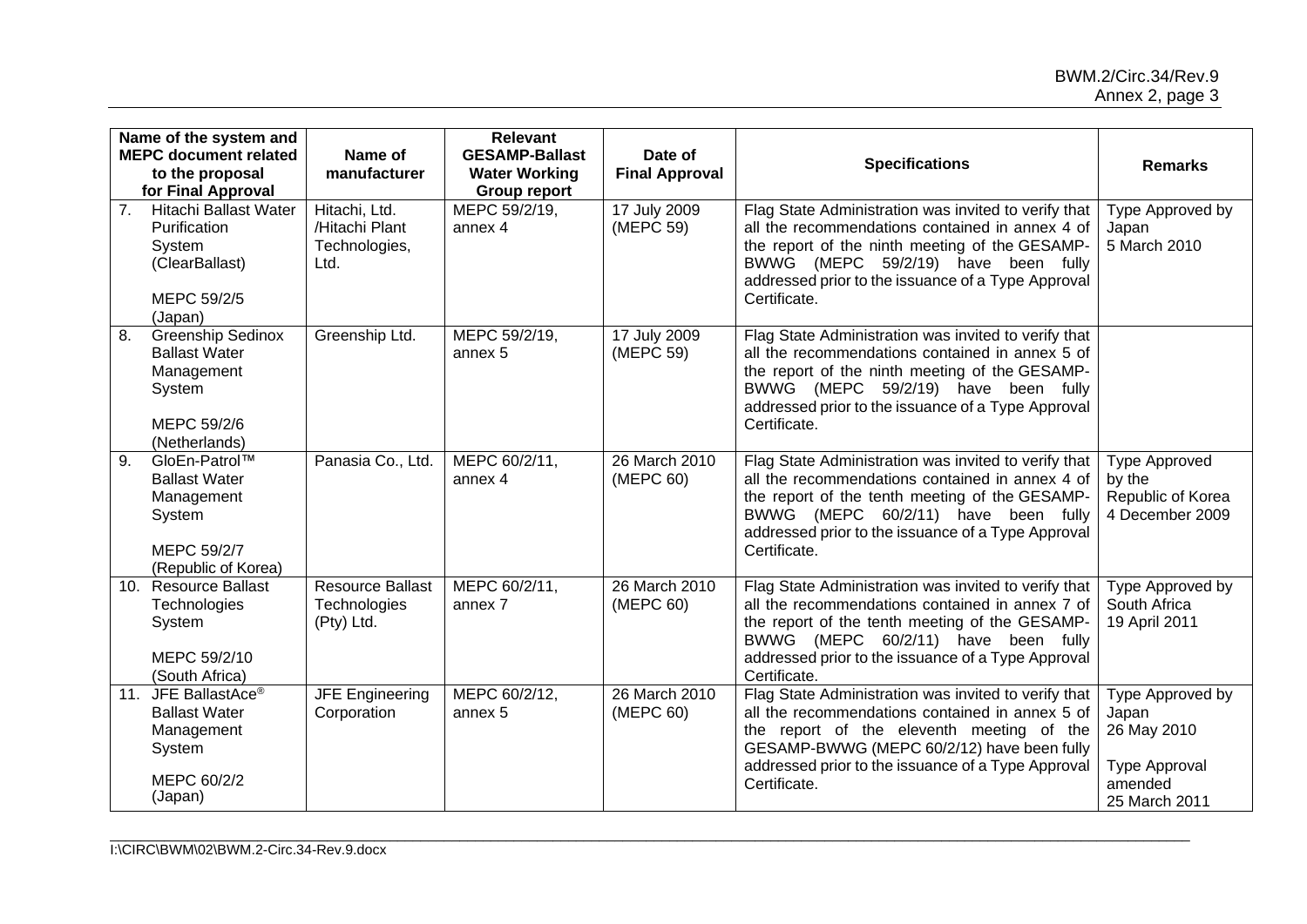| Name of the system and<br><b>MEPC document related</b><br>to the proposal<br>for Final Approval                                                                                        | Name of<br>manufacturer                              | Relevant<br><b>GESAMP-Ballast</b><br><b>Water Working</b><br>Group report | Date of<br><b>Final Approval</b> | <b>Specifications</b>                                                                                                                                                                                                                                                      | <b>Remarks</b>                                                |
|----------------------------------------------------------------------------------------------------------------------------------------------------------------------------------------|------------------------------------------------------|---------------------------------------------------------------------------|----------------------------------|----------------------------------------------------------------------------------------------------------------------------------------------------------------------------------------------------------------------------------------------------------------------------|---------------------------------------------------------------|
| Hyundai Heavy<br>12.<br>Industries Co., Ltd.<br>(HHI) Ballast Water<br>Management<br>System<br>(EcoBallast)<br>MEPC 60/2/1<br>(Republic of Korea)                                      | Hyundai Heavy<br>Industries Co.,<br>Ltd.             | MEPC 59/2/16,<br>annex 8                                                  | 26 March 2010<br>(MEPC 60        | Flag State Administration was invited to verify that<br>all the recommendations contained in annex 8 of<br>the report of the eighth meeting of the GESAMP-<br>BWWG (MEPC 59/2/16) have been fully<br>addressed prior to the issuance of a Type Approval<br>Certificate.    | Type Approved by<br>the Republic of<br>Korea<br>16 March 2011 |
| 13.<br>Special Pipe Hybrid<br><b>Ballast Water</b><br>Management<br>System combined<br>with Ozone<br>treatment version<br>(SP-Hybrid BWMS)<br>Ozone version)<br>MEPC 61/2/2<br>(Japan) | Mitsui<br>Engineering &<br>Shipbuilding Co.,<br>Ltd. | MEPC 61/2/15,<br>annex 6                                                  | 1 October 2010<br>(MEPC 61)      | Flag State Administration was invited to verify that<br>all the recommendations contained in annex 6 of<br>the report of the thirteenth meeting of the<br>GESAMP-BWWG (MEPC 61/2/15) have been fully<br>addressed prior to the issuance of a Type Approval<br>Certificate. | Type Approved by<br>Japan<br>6 June 2011                      |
| "ARA Ballast" Ballast<br>14.<br>Water Management<br>System<br>MEPC 61/2/5<br>(Republic of Korea)                                                                                       | 21st Century<br>Shipbuilding Co.,<br>Ltd.            | MEPC 61/2/15,<br>annex 8                                                  | 1 October 2010<br>(MEPC 61)      | Flag State Administration was invited to verify that<br>all the recommendations contained in annex 8 of<br>the report of the thirteenth meeting of the<br>GESAMP-BWWG (MEPC 61/2/15) have been fully<br>addressed prior to the issuance of a Type Approval<br>Certificate. | Type Approved by<br>the Republic of<br>Korea<br>12 July 2012  |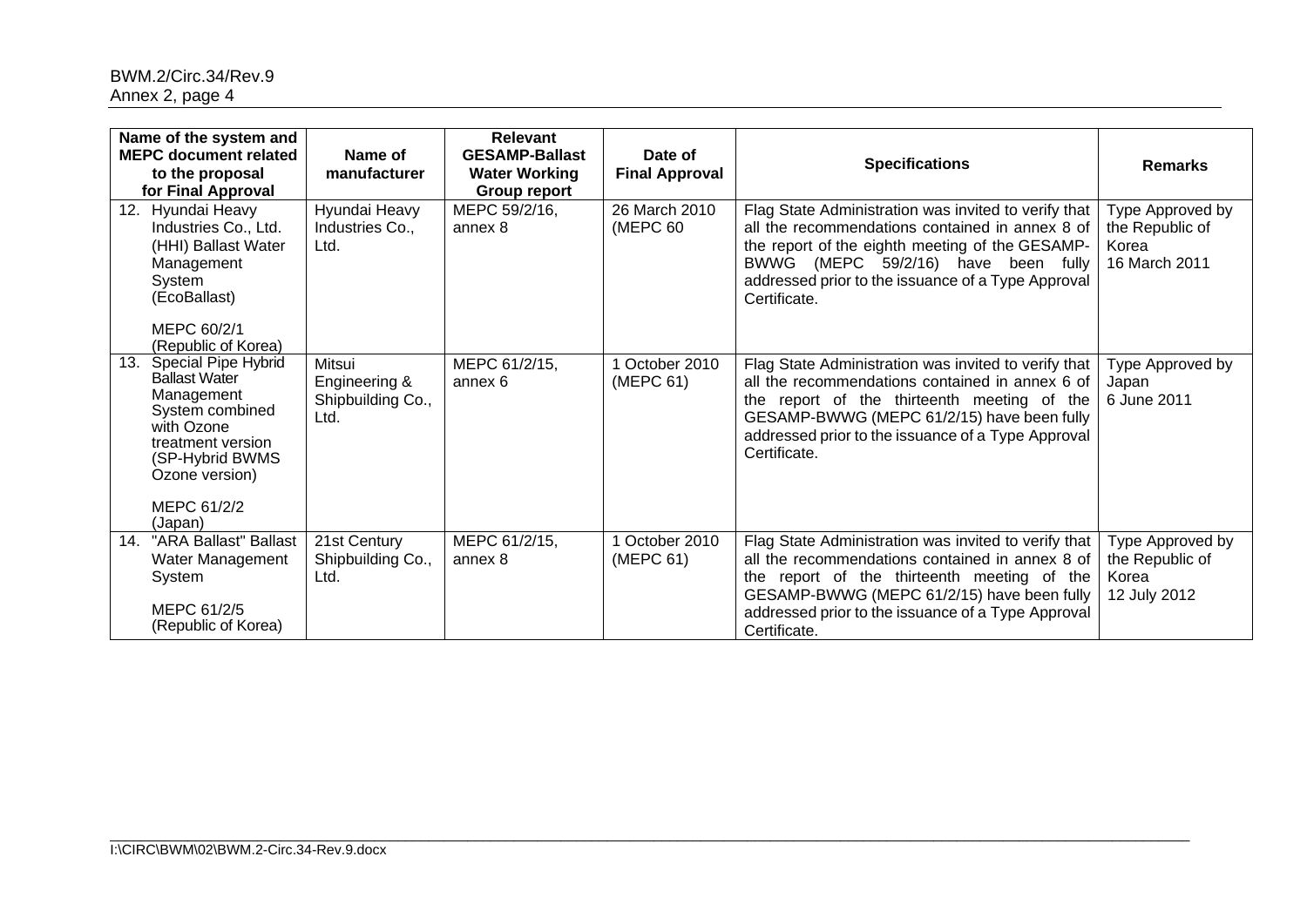| Name of the system and<br><b>MEPC document related</b><br>to the proposal<br>for Final Approval       | Name of<br>manufacturer                                              | <b>Relevant</b><br><b>GESAMP-Ballast</b><br><b>Water Working</b><br><b>Group report</b> | Date of<br><b>Final Approval</b> | <b>Specifications</b>                                                                                                                                                                                                                                                            | <b>Remarks</b>                                                                                                                      |
|-------------------------------------------------------------------------------------------------------|----------------------------------------------------------------------|-----------------------------------------------------------------------------------------|----------------------------------|----------------------------------------------------------------------------------------------------------------------------------------------------------------------------------------------------------------------------------------------------------------------------------|-------------------------------------------------------------------------------------------------------------------------------------|
| <b>BalClor Ballast Water</b><br>15.<br>Management System<br>MEPC 61/2/4<br>(China)                    | Qingdao Sunrui<br>Corrosion and<br><b>Fouling Control</b><br>Company | MEPC 61/2/15,<br>annex 9                                                                | 1 October 2010<br>(MEPC 61)      | Flag State Administration was invited to verify that all<br>the recommendations contained in annex 9 of the<br>thirteenth meeting of<br>report of the<br>the<br>GESAMP-BWWG (MEPC 61/2/15) have been fully<br>addressed prior to the issuance of a Type Approval<br>Certificate. | Type Approved<br>by China<br>28 January 2011<br>Type Approval<br>amended by Norway<br>6 April 2018<br>(revised)<br>20 December 2018 |
| OceanGuard™<br>16.<br><b>Ballast Water</b><br>Management<br>System<br>MEPC 61/2/7<br>(Norway)         | Qingdao<br>Headway<br>Technology Co.,<br>Ltd.                        | MEPC 61/2/21,<br>annex 5                                                                | 1 October 2010<br>(MEPC 61)      | Flag State Administration was invited to verify that all<br>the recommendations contained in annex 5 of the<br>report of the fourteenth meeting of<br>the<br>GESAMP-BWWG (MEPC 61/2/21) have been fully<br>addressed prior to the issuance of a Type Approval<br>Certificate.    | <b>Type Approved</b><br>by Norway<br>7 November 2011<br><b>Type Approval</b><br>amended<br>14 December 2018                         |
| 17. Ecochlor <sup>®</sup><br><b>Ballast Water</b><br>Management<br>System<br>MEPC 61/2/8<br>(Germany) | Ecochlor, Inc,<br>Acton,<br><b>United States</b>                     | MEPC 61/2/21,<br>annex 6                                                                | 1 October 2010<br>(MEPC 61)      | Flag State Administration was invited to verify that<br>all the recommendations contained in annex 6 of<br>the report of the fourteenth meeting of the<br>GESAMP-BWWG (MEPC 61/2/21) have been fully<br>addressed prior to the issuance of a Type Approval<br>Certificate.       | Type Approved by<br>Germany<br>4 November 2011                                                                                      |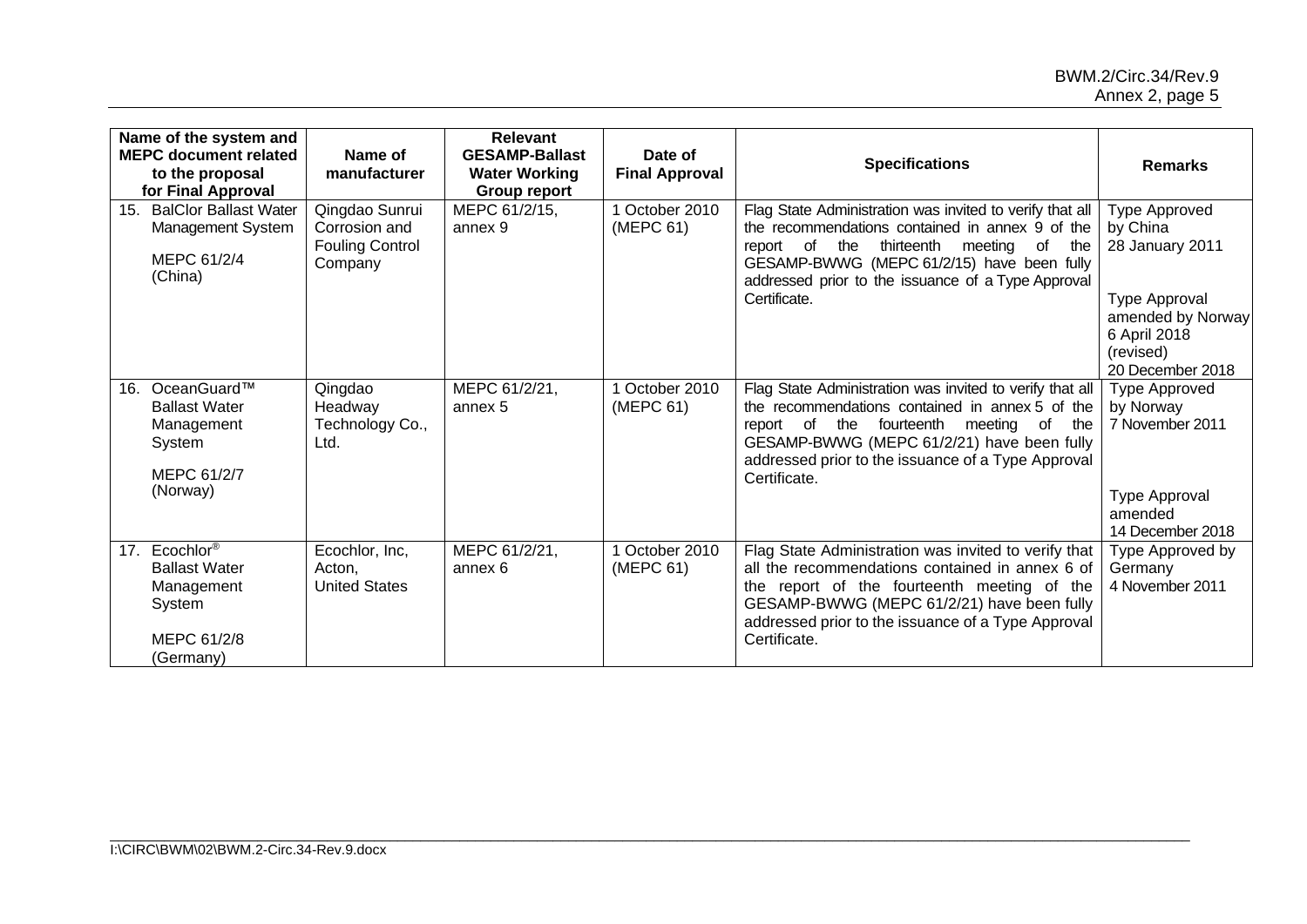| Name of the system and<br><b>MEPC document related</b><br>to the proposal<br>for Final Approval                                                                                  | Name of<br>manufacturer                                          | Relevant<br><b>GESAMP-Ballast</b><br><b>Water Working</b><br>Group report | Date of<br><b>Final Approval</b> | <b>Specifications</b>                                                                                                                                                                                                                                                       | <b>Remarks</b>                                                                    |
|----------------------------------------------------------------------------------------------------------------------------------------------------------------------------------|------------------------------------------------------------------|---------------------------------------------------------------------------|----------------------------------|-----------------------------------------------------------------------------------------------------------------------------------------------------------------------------------------------------------------------------------------------------------------------------|-----------------------------------------------------------------------------------|
| 18. Severn Trent De<br>Nora BalPure <sup>®</sup><br><b>Ballast Water</b><br>Management<br>System<br>(subsequently)<br>changed to BalPure®<br>BP-500)<br>MEPC 61/2/9<br>(Germany) | Severn Trent De<br>Nora (STDN),<br><b>LLC</b>                    | MEPC 61/2/21,<br>annex 7                                                  | 1 October 2010<br>(MEPC 61)      | Flag State Administration was invited to verify that<br>all the recommendations contained in annex 7 of<br>the report of the fourteenth meeting of the<br>GESAMP-BWWG (MEPC 61/2/21) have been fully<br>addressed prior to the issuance of a Type Approval<br>Certificate.  | Type Approved by<br>Germany<br>27 July 2011                                       |
| MEPC 75/4/4<br>(United Kingdom)                                                                                                                                                  |                                                                  | MEPC 75/4/6,<br>annex 9                                                   | 20 November<br>2020<br>(MEPC 75) | Final Approval extended for use in fresh water.                                                                                                                                                                                                                             |                                                                                   |
| <b>HiBallast Ballast</b><br>19.<br>Water Management<br>System<br>MEPC 62/2/5<br>(Republic of Korea)                                                                              | <b>HYUNDAI</b><br><b>HEAVY</b><br><b>INDUSTRIES</b><br>Co., Ltd. | MEPC 62/2/18,<br>annex 5                                                  | 15 July 2011<br>(MEPC 62)        | Flag State Administration was invited to verify that<br>all the recommendations contained in annex 5 of<br>the report of the seventeenth meeting of the<br>GESAMP-BWWG (MEPC 62/2/18) have been fully<br>addressed prior to the issuance of a Type Approval<br>Certificate. | Type Approved<br>by the<br>Republic of Korea<br>11 November 2011<br>Type Approval |
| MEPC 75/4/1<br>(Republic of Korea)                                                                                                                                               |                                                                  | MEPC 75/4/6,<br>annex 7                                                   | 20 November<br>2020<br>(MEPC 75) | Final Approval extended for use in fresh water.                                                                                                                                                                                                                             | amended by Norway<br>19 December 2018                                             |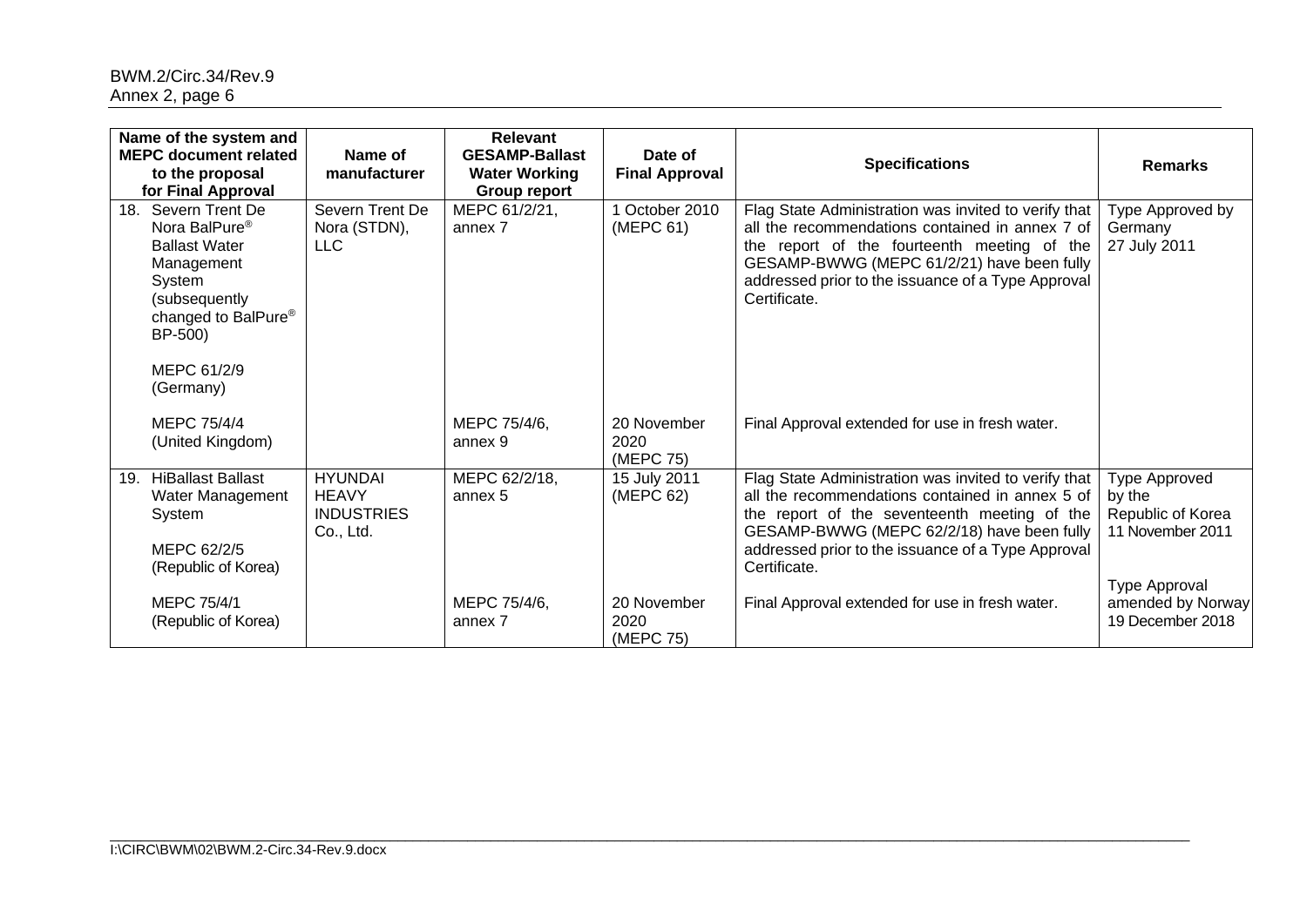| Name of the system and<br><b>MEPC document related</b><br>to the proposal<br>for Final Approval                                          | Name of<br>manufacturer                                      | <b>Relevant</b><br><b>GESAMP-Ballast</b><br><b>Water Working</b><br><b>Group report</b> | Date of<br><b>Final Approval</b> | <b>Specifications</b>                                                                                                                                                                                                                                                       | <b>Remarks</b>                                                  |
|------------------------------------------------------------------------------------------------------------------------------------------|--------------------------------------------------------------|-----------------------------------------------------------------------------------------|----------------------------------|-----------------------------------------------------------------------------------------------------------------------------------------------------------------------------------------------------------------------------------------------------------------------------|-----------------------------------------------------------------|
| <b>Purimar Ballast</b><br>20.<br>Water Management<br>System<br>MEPC 62/2/6<br>(Republic of Korea)                                        | Samsung Heavy<br>Industries Co.,<br>Ltd. (SHI)               | MEPC 62/2/18,<br>annex 6                                                                | 15 July 2011<br>(MEPC 62)        | Flag State Administration was invited to verify that<br>all the recommendations contained in annex 6 of<br>the report of the seventeenth meeting of the<br>GESAMP-BWWG (MEPC 62/2/18) have been fully<br>addressed prior to the issuance of a Type Approval<br>Certificate. | Type Approved by<br>the Republic of<br>Korea<br>31 October 2011 |
| MEPC 74/4/3<br>(Republic of Korea)                                                                                                       |                                                              | MEPC 74/4/9,<br>annex 6                                                                 | 17 May 2019<br>(MEPC 74)         | Final Approval extended for use in fresh water.                                                                                                                                                                                                                             |                                                                 |
| SiCURE™ Ballast<br>21.<br>Water Management<br>System<br>(subsequently<br>changed to<br><b>SeaCURE BWMS</b><br>SC-1500/1)<br>MEPC 62/2/10 | Siemens Water<br>Technologies                                | MEPC 63/2/10,<br>annex 6                                                                | 2 March 2012<br>(MEPC 63)        | Flag State Administration was invited to verify that<br>all the recommendations contained in annex 6 of<br>the report of the eighteenth meeting of the<br>GESAMP-BWWG (MEPC 63/2/10) have been fully<br>addressed prior to the issuance of a Type Approval<br>Certificate.  | Type Approved by<br>Germany<br>24 February 2014                 |
| (Germany)<br><b>ERMA FIRST Ballast</b><br>22.<br>Water Management<br>System<br>(subsequently<br>changed to ERMA<br>FIRST BWTS)           | <b>ERMA FIRST</b><br>E.S.K.<br>Engineering<br>Solutions S.A. | MEPC 63/2/11,<br>annex 5                                                                | 2 March 2012<br>(MEPC 63)        | Flag State Administration was invited to verify that<br>all the recommendations contained in annex 5 of<br>the report of the nineteenth meeting of the<br>GESAMP-BWWG (MEPC 63/2/11) have been fully<br>addressed prior to the issuance of a Type Approval<br>Certificate.  | Type Approved by<br>Greece<br>10 May 2012                       |
| MEPC 63/2/1<br>(Greece)                                                                                                                  |                                                              |                                                                                         |                                  |                                                                                                                                                                                                                                                                             | <b>Type Approval</b><br>amended<br>by Greece<br>18 October 2018 |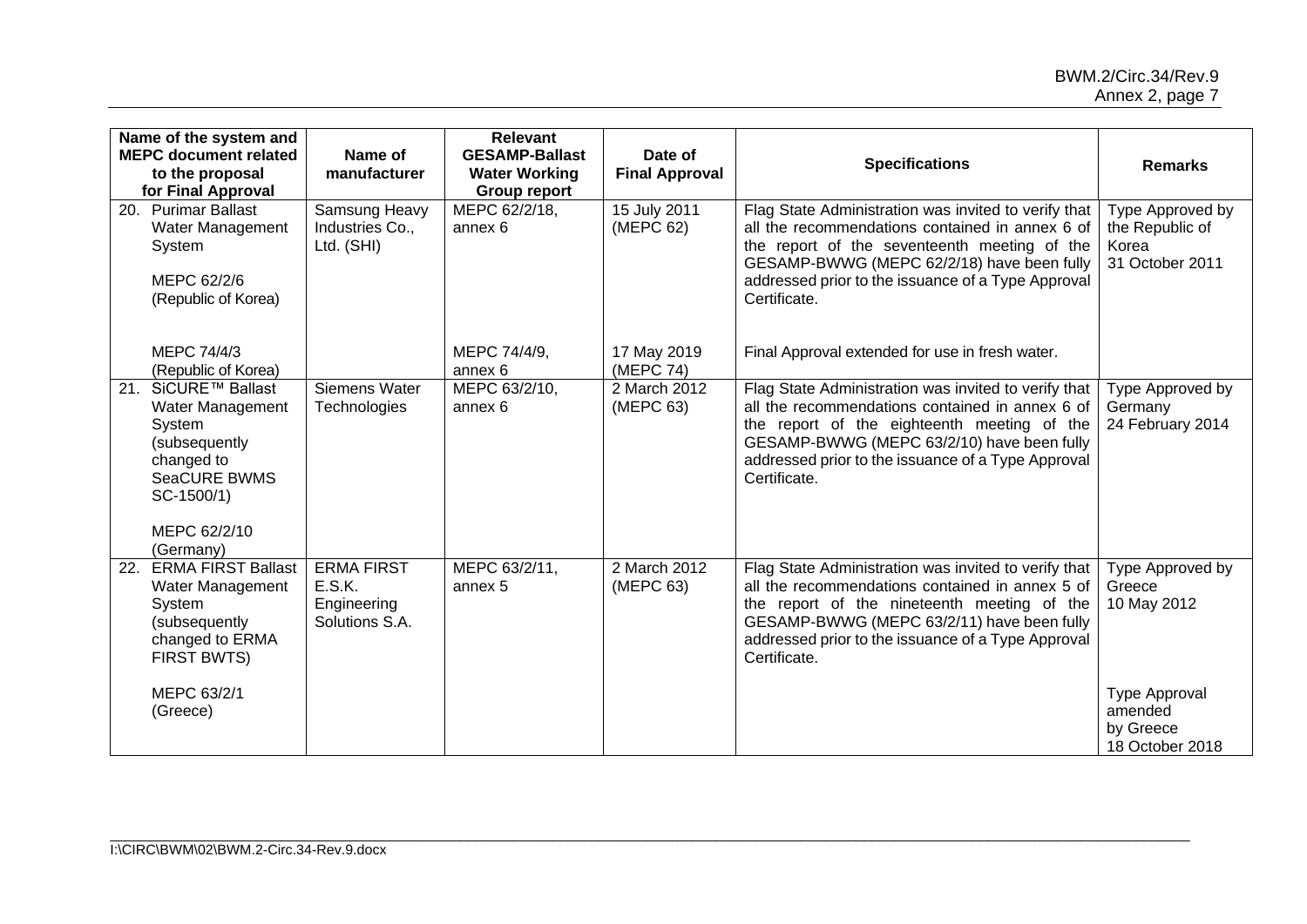| Name of the system and<br><b>MEPC document related</b>                                                                                                                                                                              | Name of                                        | <b>Relevant</b><br><b>GESAMP-Ballast</b>    | Date of                     |                                                                                                                                                                                                                                                                             |                                                              |
|-------------------------------------------------------------------------------------------------------------------------------------------------------------------------------------------------------------------------------------|------------------------------------------------|---------------------------------------------|-----------------------------|-----------------------------------------------------------------------------------------------------------------------------------------------------------------------------------------------------------------------------------------------------------------------------|--------------------------------------------------------------|
| to the proposal<br>for Final Approval                                                                                                                                                                                               | manufacturer                                   | <b>Water Working</b><br><b>Group report</b> | <b>Final Approval</b>       | <b>Specifications</b>                                                                                                                                                                                                                                                       | <b>Remarks</b>                                               |
| 23. MICROFADE™<br><b>Ballast Water</b><br>Management<br>System<br>MEPC 63/2/2<br>(Japan)                                                                                                                                            | Kuraray Co., Ltd.                              | MEPC 63/2/11,<br>annex 6                    | 2 March 2012<br>(MEPC 63)   | Flag State Administration was invited to verify that<br>all the recommendations contained in annex 6 of<br>the report of the nineteenth meeting of the<br>GESAMP-BWWG (MEPC 63/2/11) have been fully<br>addressed prior to the issuance of a Type Approval<br>Certificate.  | Type Approved by<br>Japan<br>30 May 2012                     |
| AquaStar <sup>™</sup> Ballast<br>24.<br>Water Management<br>(subsequently<br>changed to<br>AquaStar <sup>™</sup> BWMS<br>and MACGREGOR<br><b>WATER BALLAST</b><br><b>TREATMENT</b><br>SYSTEM)<br>MEPC 63/2/3<br>(Republic of Korea) | AQUA Eng. Co.                                  | MEPC 63/2/11,<br>annex 7                    | 2 March 2012<br>(MEPC 63)   | Flag State Administration was invited to verify that<br>all the recommendations contained in annex 7 of<br>the report of the nineteenth meeting of the<br>GESAMP-BWWG (MEPC 63/2/11) have been fully<br>addressed prior to the issuance of a Type Approval<br>Certificate.  | Type Approved by<br>the<br>Republic of Korea<br>15 June 2012 |
| Neo-Purimar <sup>™</sup><br>25.<br><b>Ballast Water</b><br>Management<br>System<br>MEPC 63/2/6<br>(Republic of Korea)                                                                                                               | Samsung Heavy<br>Industries Co.,<br>Ltd. (SHI) | MEPC 63/2/21,<br>annex 6                    | 2 March 2012<br>(MEPC 63)   | Flag State Administration was invited to verify that<br>all the recommendations contained in annex 6 of<br>the report of the twentieth meeting of the<br>GESAMP-BWWG (MEPC 63/2/21) have been fully<br>addressed prior to the issuance of a Type Approval<br>Certificate.   |                                                              |
| <b>DESMI Ocean</b><br>26.<br><b>Guard BWMS</b><br>MEPC 63/2/7<br>(Denmark)                                                                                                                                                          | <b>DESMI Ocean</b><br>Guard A/S                | MEPC 64/2/6,<br>annex 4                     | 5 October 2012<br>(MEPC 64) | Flag State Administration was invited to verify that<br>all the recommendations contained in annex 4 of<br>the report of the twenty-first meeting of the<br>GESAMP-BWWG (MEPC 64/2/6) have been fully<br>addressed prior to the issuance of a Type Approval<br>Certificate. | Type Approved by<br><b>Denmark</b><br>7 November 2012        |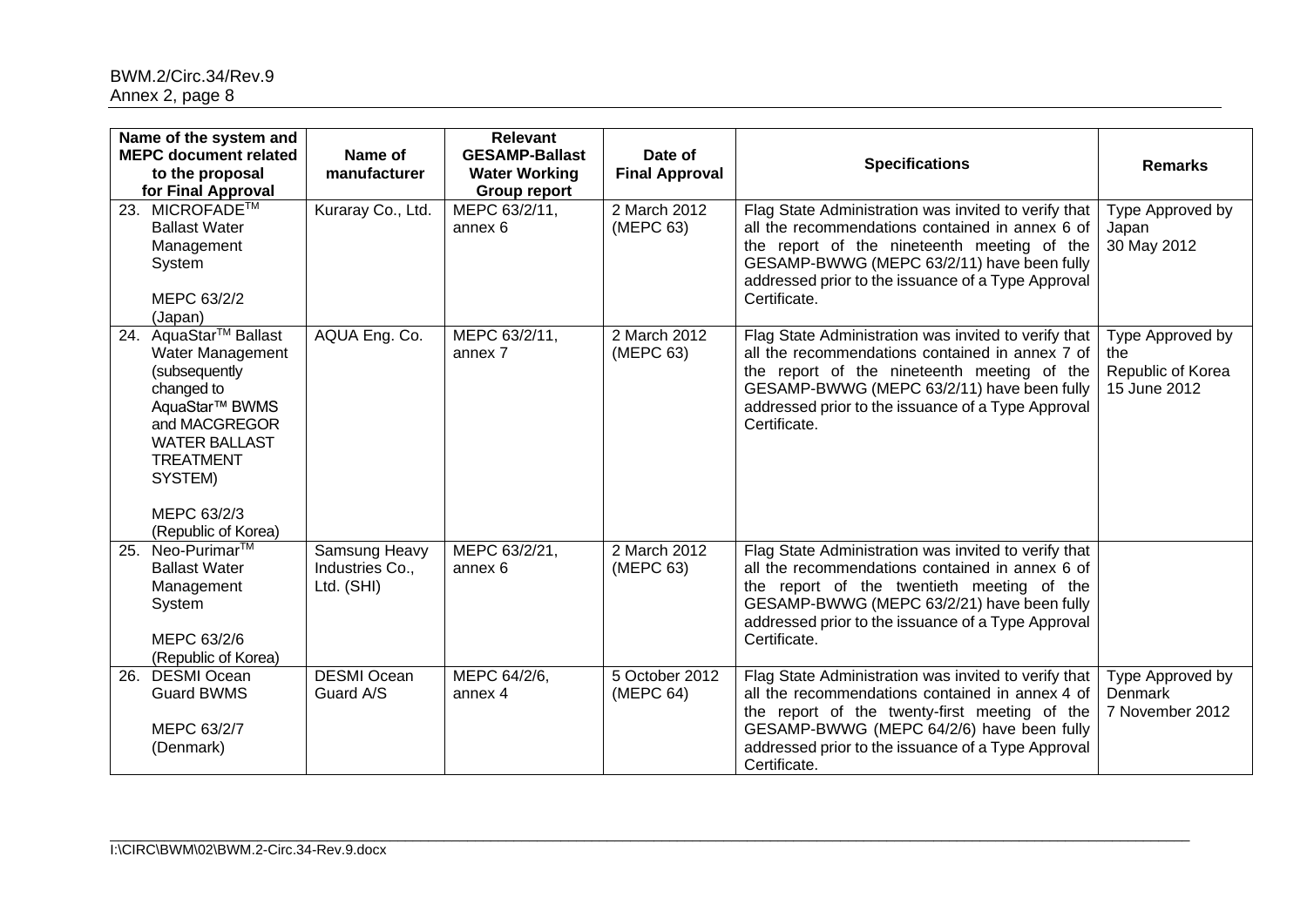| Name of the system and<br><b>MEPC document related</b><br>to the proposal                                       | Name of<br>manufacturer                  | <b>Relevant</b><br><b>GESAMP-Ballast</b><br><b>Water Working</b> | Date of<br><b>Final Approval</b> | <b>Specifications</b>                                                                                                                                                                                                                                                              | <b>Remarks</b>                                             |
|-----------------------------------------------------------------------------------------------------------------|------------------------------------------|------------------------------------------------------------------|----------------------------------|------------------------------------------------------------------------------------------------------------------------------------------------------------------------------------------------------------------------------------------------------------------------------------|------------------------------------------------------------|
| for Final Approval                                                                                              |                                          | <b>Group report</b>                                              |                                  |                                                                                                                                                                                                                                                                                    |                                                            |
| 27. JFE BallastAce that<br>makes use of NEO-<br><b>CHLOR MARINE™</b><br>MEPC 64/2/1<br>(Japan)                  | <b>JFE Engineering</b><br>Corporation    | MEPC 64/2/7,<br>annex 5                                          | 5 October 2012<br>(MEPC 64)      | Flag State Administration was invited to verify that all<br>the recommendations contained in annex 5 of the<br>report of the twenty-second meeting of the<br>GESAMP-BWWG (MEPC 64/2/7) have been fully<br>addressed prior to the issuance of a Type Approval<br>Certificate.       | Type Approved by<br>Japan<br>26 June 2013                  |
| <b>Smart Ballast BWMS</b><br>28.<br>MEPC 64/2/2<br>(Republic of Korea)                                          | STX Metal Co.,<br>Ltd.                   | MEPC 64/2/7,<br>annex 6                                          | 5 October 2012<br>(MEPC 64)      | Flag State Administration was invited to verify that all<br>the recommendations contained in annex 6 of the<br>report of the twenty-second meeting of the<br>GESAMP-BWWG (MEPC 64/2/7) have been fully<br>addressed prior to the issuance of a Type Approval<br>Certificate.       |                                                            |
| AQUARIUS <sup>®</sup> EC<br>29.<br><b>Ballast Water</b><br>Management<br>System<br>MEPC 65/2/1<br>(Netherlands) | Wärtsilä Water<br><b>Systems Limited</b> | MEPC 65/2/9,<br>annex 5                                          | 17 May 2013<br>(MEPC 65)         | Flag State Administration was invited to verify that<br>all the recommendations contained in annex 5 of the<br>report of the twenty-fourth meeting of the GESAMP-<br>BWWG (MEPC 65/2/9) have been fully addressed<br>prior to the issuance of a Type Approval Certificate.         |                                                            |
| EcoGuardian™<br>30.<br><b>Ballast Water</b><br>Management<br>System<br>MEPC 65/2/4<br>(Republic of Korea)       | Hanla IMS Co.<br>Ltd.                    | MEPC 65/2/19,<br>annex 5                                         | 17 May 2013<br>(MEPC 65)         | Flag State Administration was invited to verify that all<br>the recommendations contained in annex 5 of the<br>report of the twenty-fifth<br>meeting of<br>the<br>GESAMP-BWWG (MEPC 65/2/19) have been fully<br>addressed prior to the issuance of a Type Approval<br>Certificate. | Type Approved by<br>the<br>Republic of Korea<br>8 May 2015 |
| <b>MEPC 75/4</b><br>(Republic of Korea)                                                                         |                                          | MEPC 75/4/6,<br>annex <sub>6</sub>                               | 20 November<br>2020<br>(MEPC 75) | Final Approval extended for use in fresh water.                                                                                                                                                                                                                                    |                                                            |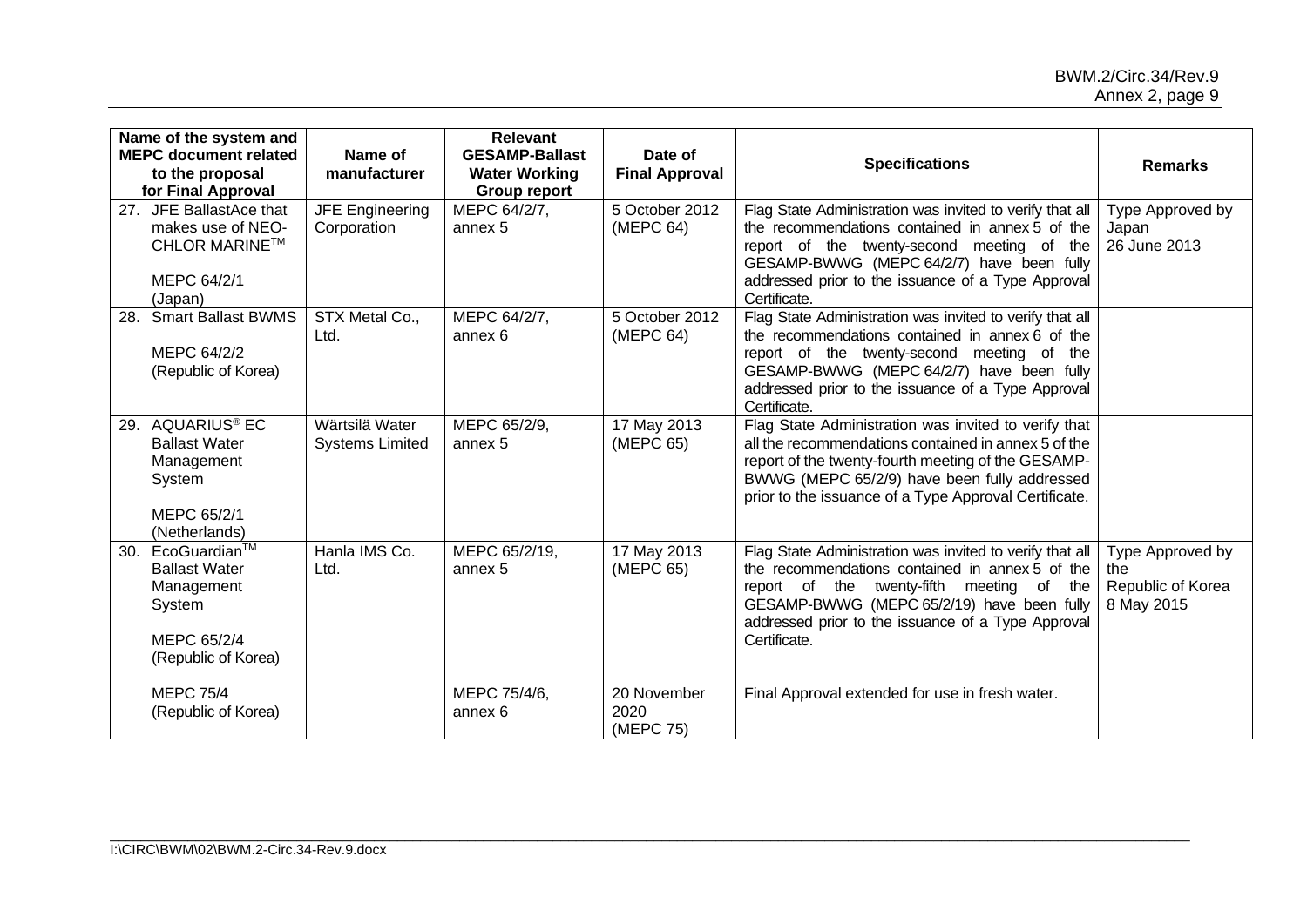| Name of the system and<br><b>MEPC document related</b><br>to the proposal<br>for Final Approval                                   | Name of<br>manufacturer                                                                                                                                                                   | <b>Relevant</b><br><b>GESAMP-Ballast</b><br><b>Water Working</b><br><b>Group report</b> | Date of<br><b>Final Approval</b> | <b>Specifications</b>                                                                                                                                                                                                                                                        | <b>Remarks</b>                                       |
|-----------------------------------------------------------------------------------------------------------------------------------|-------------------------------------------------------------------------------------------------------------------------------------------------------------------------------------------|-----------------------------------------------------------------------------------------|----------------------------------|------------------------------------------------------------------------------------------------------------------------------------------------------------------------------------------------------------------------------------------------------------------------------|------------------------------------------------------|
| 31. OceanDoctor Ballast<br>Water Management<br>System<br>MEPC 65/2/6<br>(China)                                                   | Jiujiang Precision<br>Measuring<br>Technology<br>Research Institute<br>and Institute of<br><b>Marine Materials</b><br>Science and<br>Engineering of<br>Shanghai<br>Maritime<br>University | MEPC 65/2/19,<br>annex 7                                                                | 17 May 2013<br>(MEPC 65)         | Flag State Administration was invited to verify that<br>all the recommendations contained in annex 7 of<br>the report of the twenty-fifth meeting of the<br>GESAMP-BWWG (MEPC 65/2/19) have been fully<br>addressed prior to the issuance of a Type Approval<br>Certificate. | <b>Type Approved</b><br>by China<br>17 November 2014 |
| <b>Ballast Water</b><br>32.<br>Management System<br>with PERACLEAN®<br>Ocean<br>(SKY-SYSTEM®)<br><b>MEPC 66/2</b><br>(Japan)      | Nippon Yuka<br>Kogyo co. Ltd<br>(Yuka) and<br>Katayama<br>Chemical, Inc.                                                                                                                  | MEPC 66/2/7,<br>annex 4                                                                 | 4 April 2014<br>(MEPC 66)        | Flag State Administration was invited to verify that<br>all the recommendations contained in annex 4 of<br>the report of the twenty-sixth meeting of the<br>GESAMP-BWWG (MEPC 66/2/7) have been fully<br>addressed prior to the issuance of a Type Approval<br>Certificate.  | Type Approved by<br>Japan<br>21 October 2014         |
| <b>Evonik Ballast Water</b><br>33.<br><b>Treatment System</b><br>with PERACLEAN <sup>®</sup><br>Ocean<br>MEPC 66/2/5<br>(Germany) | Evonik Industries<br>AG                                                                                                                                                                   | MEPC 66/2/10,<br>annex 5                                                                | 4 April 2014<br>(MEPC 66)        | Flag State Administration was invited to verify that all<br>the recommendations contained in annex 5 of the<br>report of the twenty-seventh meeting of the GESAMP-<br>BWWG (MEPC 66/2/10) have been fully addressed<br>prior to the issuance of a Type Approval Certificate. |                                                      |
| MARINOMATE™<br>34.<br><b>Ballast Water</b><br>Management<br>System<br><b>MEPC 67/2</b><br>(Republic of Korea)                     | KT Marine Co.<br>Ltd.                                                                                                                                                                     | MEPC 67/2/4,<br>annex 4                                                                 | 17 October<br>2014<br>(MEPC 67)  | Flag State Administration was invited to verify that all<br>the recommendations contained in annex 4 of the<br>report of the twenty-eighth meeting of the<br>GESAMP-BWWG (MEPC 67/2/4) have been fully<br>addressed prior to the issuance of a Type Approval<br>Certificate. |                                                      |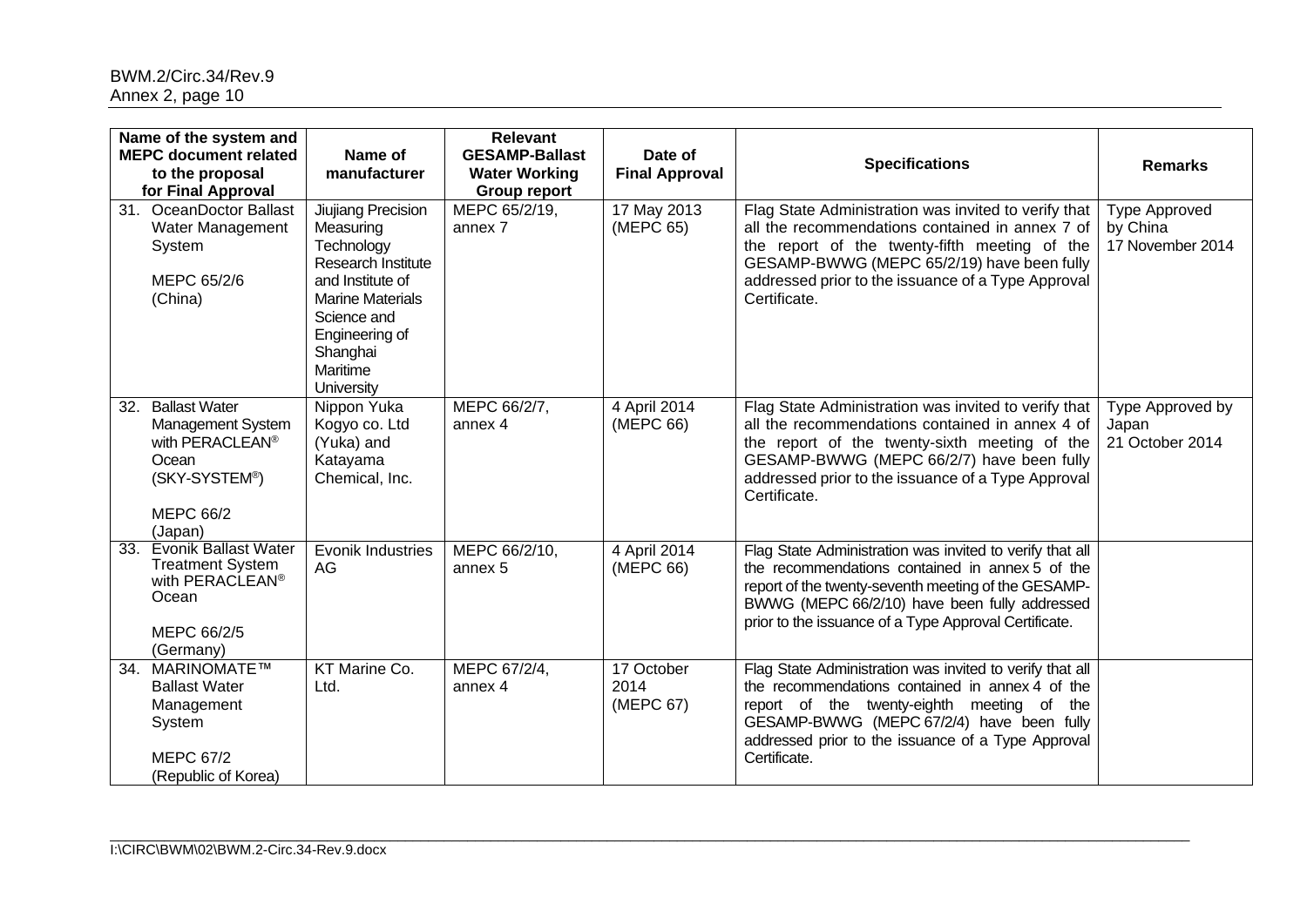|                | Name of the system and<br><b>MEPC document related</b><br>to the proposal                 | Name of<br>manufacturer                            | <b>Relevant</b><br><b>GESAMP-Ballast</b><br><b>Water Working</b> | Date of<br><b>Final Approval</b> | <b>Specifications</b>                                                                                                                                                                                                                                                              | <b>Remarks</b>                                                   |
|----------------|-------------------------------------------------------------------------------------------|----------------------------------------------------|------------------------------------------------------------------|----------------------------------|------------------------------------------------------------------------------------------------------------------------------------------------------------------------------------------------------------------------------------------------------------------------------------|------------------------------------------------------------------|
|                | for Final Approval                                                                        |                                                    | <b>Group report</b>                                              |                                  |                                                                                                                                                                                                                                                                                    |                                                                  |
|                | 35. BlueZone™ Ballast<br>Water Management<br>System<br>MEPC 67/2/1<br>(Republic of Korea) | Sunbo Industries<br>Co. Ltd.                       | MEPC 67/2/4,<br>annex 5                                          | 17 October<br>2014<br>(MEPC 67)  | Flag State Administration was invited to verify that all<br>the recommendations contained in annex 5 of the<br>report of the twenty-eighth meeting of the<br>GESAMP-BWWG (MEPC 67/2/4) have been fully<br>addressed prior to the issuance of a Type Approval<br>Certificate.       | Type Approved by<br>the<br>Republic of Korea<br>8 September 2015 |
| 36.<br>(Japan) | KURITA™ Ballast<br>Water Management<br>System<br>MEPC 67/2/2                              | <b>Kurita Water</b><br>Industries Ltd.             | MEPC 67/2/4,<br>annex 6                                          | 17 October<br>2014<br>(MEPC 67)  | Flag State Administration was invited to verify that all<br>the recommendations contained in annex 6 of the<br>report of the twenty-eighth meeting of the<br>GESAMP-BWWG (MEPC 67/2/4) have been fully<br>addressed prior to the issuance of a Type Approval<br>Certificate.       | Type Approved by<br>Japan<br>13 January 2017                     |
|                | 37. Ecomarine-EC<br>MEPC 68/2/5<br>(Japan)                                                | Ecomarine<br>Technology<br>Research<br>Association | MEPC 68/2/21,<br>annex 5                                         | 15 May 2015<br>(MEPC 68)         | Flag State Administration was invited to verify that all<br>the recommendations contained in annex 5 of the<br>report of the thirty-first meeting<br>the<br>of<br>GESAMP-BWWG (MEPC 68/2/21) have been fully<br>addressed prior to the issuance of a Type Approval<br>Certificate. |                                                                  |
| 38.            | ECS-HYCHLOR™<br>System<br><b>MEPC 69/4</b><br>(Republic of Korea)                         | <b>TECHCROSS</b><br>Inc.                           | MEPC 69/4/5,<br>annex 4                                          | 22 April 2016<br>(MEPC 69)       | Flag State Administration was invited to verify that all<br>the recommendations contained in annex 4 of the<br>report of the thirty-second meeting of the<br>GESAMP-BWWG (MEPC 69/4/5) have been fully<br>addressed prior to the issuance of a Type Approval<br>Certificate.       |                                                                  |
|                | 39. NK-Cl BlueBallast<br>System<br>MEPC 69/4/1<br>(Republic of Korea)                     | NK Company<br>Ltd.                                 | MEPC 69/4/5,<br>annex 5                                          | 22 April 2016<br>(MEPC 69)       | Flag State Administration was invited to verify that all<br>the recommendations contained in annex 5 of the<br>report of the thirty-second meeting of the<br>GESAMP-BWWG (MEPC 69/4/5) have been fully<br>addressed prior to the issuance of a Type Approval<br>Certificate.       |                                                                  |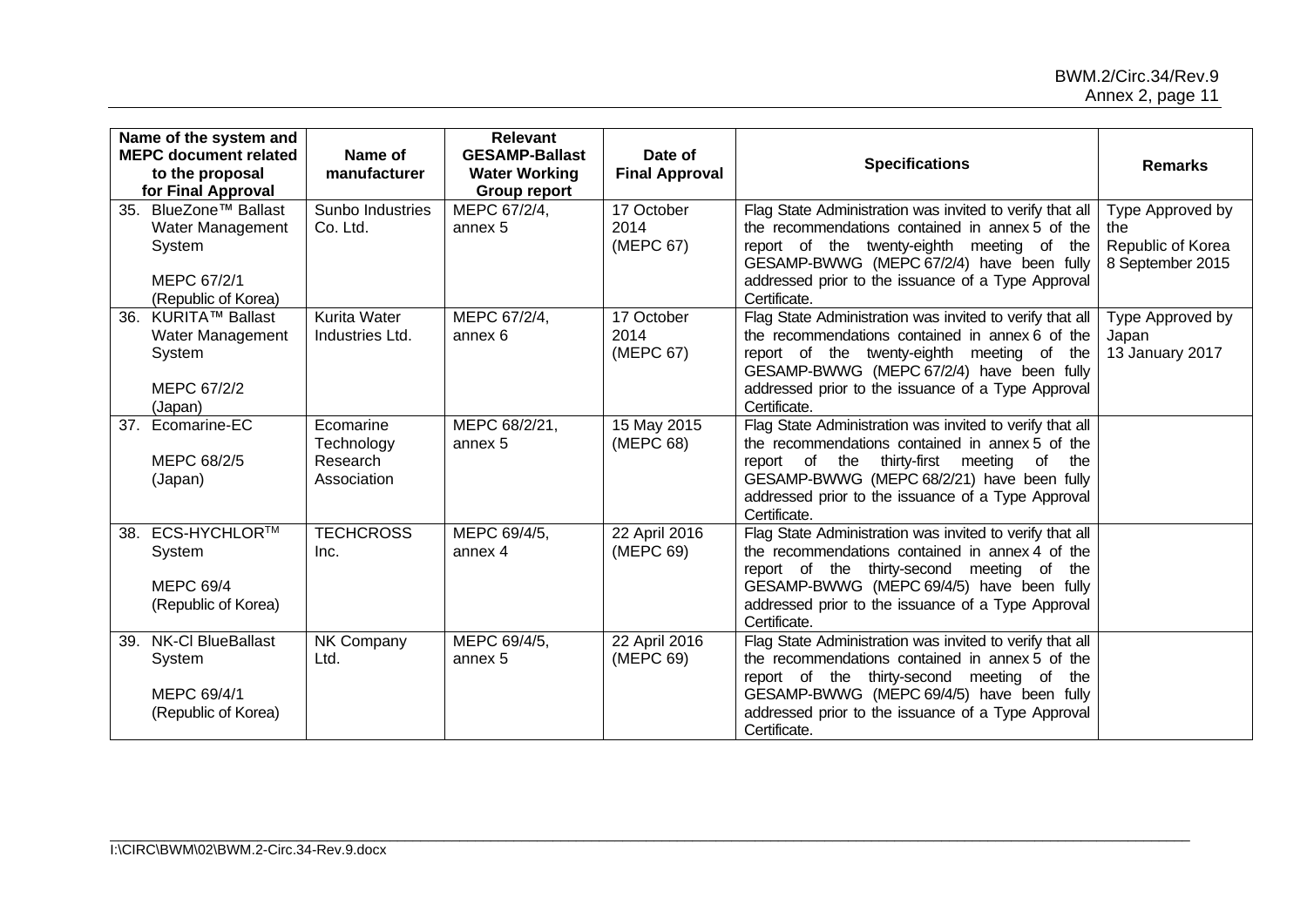| Name of the system and<br><b>MEPC document related</b><br>to the proposal<br>for Final Approval       | Name of<br>manufacturer                                             | <b>Relevant</b><br><b>GESAMP-Ballast</b><br><b>Water Working</b><br><b>Group report</b> | Date of<br><b>Final Approval</b> | <b>Specifications</b>                                                                                                                                                                                                                                                                | <b>Remarks</b>                                        |
|-------------------------------------------------------------------------------------------------------|---------------------------------------------------------------------|-----------------------------------------------------------------------------------------|----------------------------------|--------------------------------------------------------------------------------------------------------------------------------------------------------------------------------------------------------------------------------------------------------------------------------------|-------------------------------------------------------|
| 40. ATPS-BLUE <sub>sys</sub><br>ballast water<br>management system<br>MEPC 69/4/2<br>(Japan)          | Panasonic<br>Environmental<br>Systems &<br>Engineering Co.,<br>Ltd. | MEPC 69/4/5,<br>annex 6                                                                 | 22 April 2016<br>(MEPC 69)       | Flag State Administration was invited to verify that all<br>the recommendations contained in annex 6 of the<br>report of the thirty-second meeting of the<br>GESAMP-BWWG (MEPC 69/4/5) have been fully<br>addressed prior to the issuance of a Type Approval<br>Certificate.         | Type Approved by<br>Japan<br>30 March 2017            |
| <b>ECS-HYCHEM™</b><br>41.<br>System<br>MEPC 70/4/1<br>(Republic of Korea)                             | <b>TECHCROSS</b><br>Inc.                                            | MEPC 70/4/6,<br>annex 5                                                                 | 28 October<br>2016<br>(MEPC 70)  | Flag State Administration was invited to verify that all<br>the recommendations contained in annex 5 of the<br>report of the thirty-third<br>meeting<br>of<br>the<br>GESAMP-BWWG (MEPC 70/4/6) have been fully<br>addressed prior to the issuance of a Type Approval<br>Certificate. |                                                       |
| 42. ECS-HYBRID™<br>System<br>MEPC 71/4/1<br>(Republic of Korea)                                       | <b>TECHCROSS</b><br>Inc.                                            | MEPC 71/4/3,<br>annex 5                                                                 | 7 July 2017<br>(MEPC 71)         | Flag State Administration was invited to verify that all<br>the recommendations contained in annex 5 of the<br>report of the thirty-fourth meeting of the<br>GESAMP-BWWG (MEPC 71/4/3) have been fully<br>addressed prior to the issuance of a Type Approval<br>Certificate.         |                                                       |
| Envirocleanse<br>43.<br>inTank™ BWTS<br>(Electrochlorination<br>Variation)<br>MEPC 73/4/1<br>(Norway) | Envirocleanse,<br>LLC.                                              | MEPC 73/4/2,<br>annex 5                                                                 | 26 October 2018<br>(MEPC 73)     | Flag State Administration was invited to verify that all<br>the recommendations contained in annex 5 of the<br>report of the thirty-sixth meeting of the<br>GESAMP-BWWG (MEPC 73/4/2) have been fully<br>addressed prior to the issuance of a Type Approval<br>Certificate.          | <b>Type Approved</b><br>by Norway<br>20 December 2018 |
| 44.<br>Envirocleanse<br>inTank™ BWTS<br>(Bulk Chemical<br>Variation)<br><b>MEPC 74/4</b><br>(Norway)  | Envirocleanse,<br><b>LLC</b>                                        | MEPC 74/4/6,<br>annex 4                                                                 | 17 May 2019<br>(MEPC 74)         | Flag State Administration was invited to verify that all<br>the recommendations contained in annex 4 of the<br>report of the thirty-seventh meeting of the<br>GESAMP-BWWG (MEPC 74/4/6) have been fully<br>addressed prior to the issuance of a Type Approval<br>Certificate.        |                                                       |